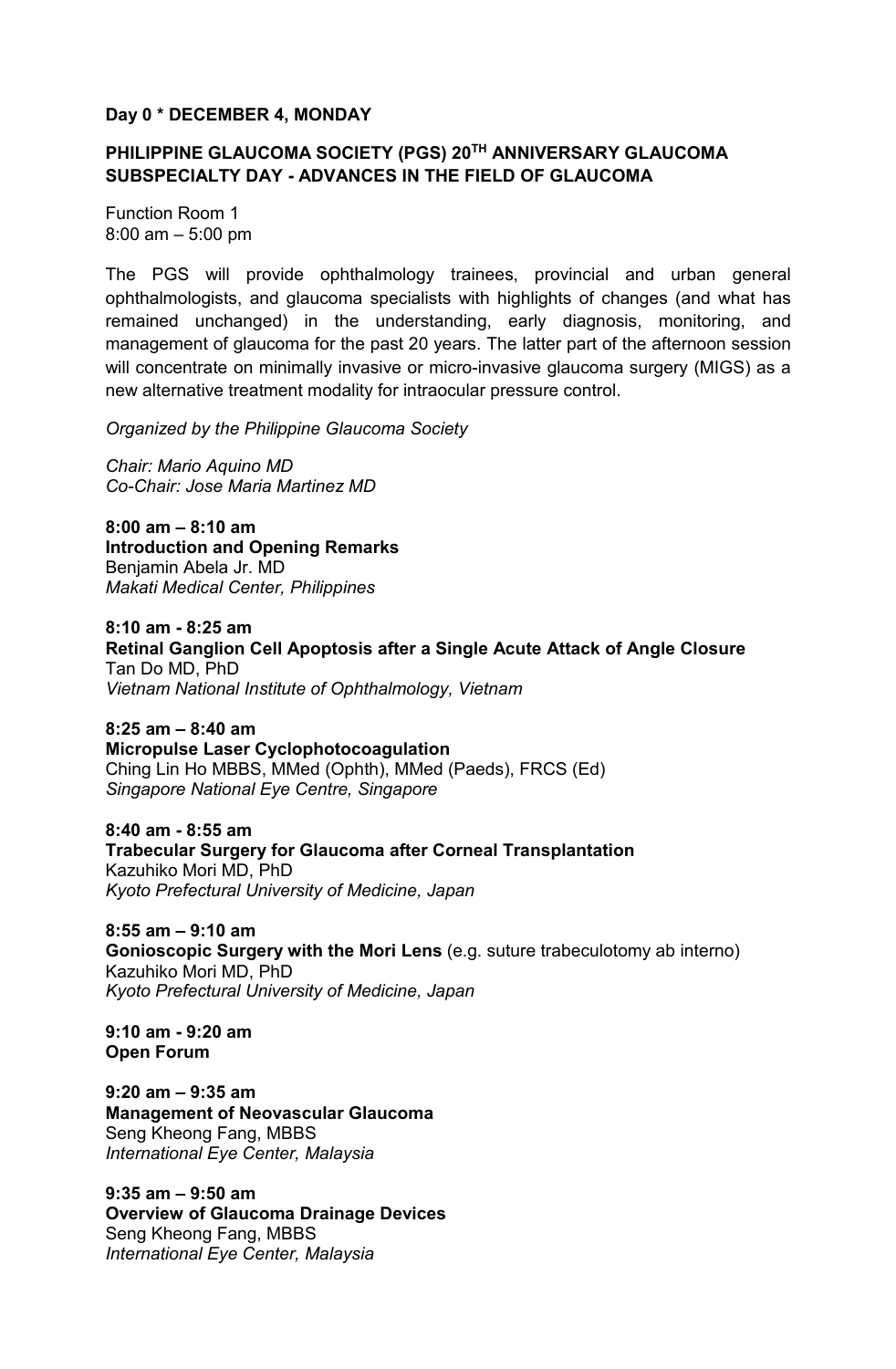**9:50 am - 10:00 am Open Forum** 

**10:00 am – 10:15 am Treatment of Pediatric Glaucoma – The Asian Experience**  Ching Lin Ho MBBS, MMed (Ophth), MMed (Paeds), FRCS (Ed) *Singapore National Eye Centre, Singapore* 

**10:15 am – 10:30 am Long Term Results of Goniotomy in Primary Congenital Glaucoma in Vietnamese Eye**  Tam Mai Dang MD *Ho Chi Minh Eye Hospital, Vietnam* 

**10:30 am – 10:45 am The PGS Glaucoma Prevalence and Practice Pattern Studies**  Edgar Leuenberger MD *Asian Eye Institute, Philippines* 

**10:45 am – 11:00 am Open Forum** 

*Chair: Patricia Khu MD Co-Chair: Luisito Gahol MD* 

**11:00 am – 11:40 am Santen Plenary Symposium Taflotan-S and Tapcom-S**  Seng Kheong Fang, MBBS *International Eye Center, Malaysia* 

**11:40 am – 12:00 pm Novartis Symposium I The Role of Fixed-Combination Treatment in the Management of Glaucoma**  Edgar Leuenberger MD *Asian Eye Institute, Philippines* 

**12:00 pm – 12:30 pm Novartis Symposium II Philippine Glaucoma Society Honorary Lecture: The PGS@20 - Two Decades of Service to the Filipino People**  Mario Aquino MD *St. Luke's Medical Center, Philippines* 

**12:30 pm – 1:30 pm Allergan Lunch Symposium Rate of Progression in Glaucoma: How and Why?**  Joseph Anthony Tumbocon MD *St. Luke's Medical Center, Philippines* 

**1:30 pm – 1:45 pm Optic Nerve Head and Retinal Nerve Fiber Imaging – Has it Really Changed the Way We Manage Glaucoma for the Last 2 Decades?**  Rommel Bautista MD *The Medical City, Philippines*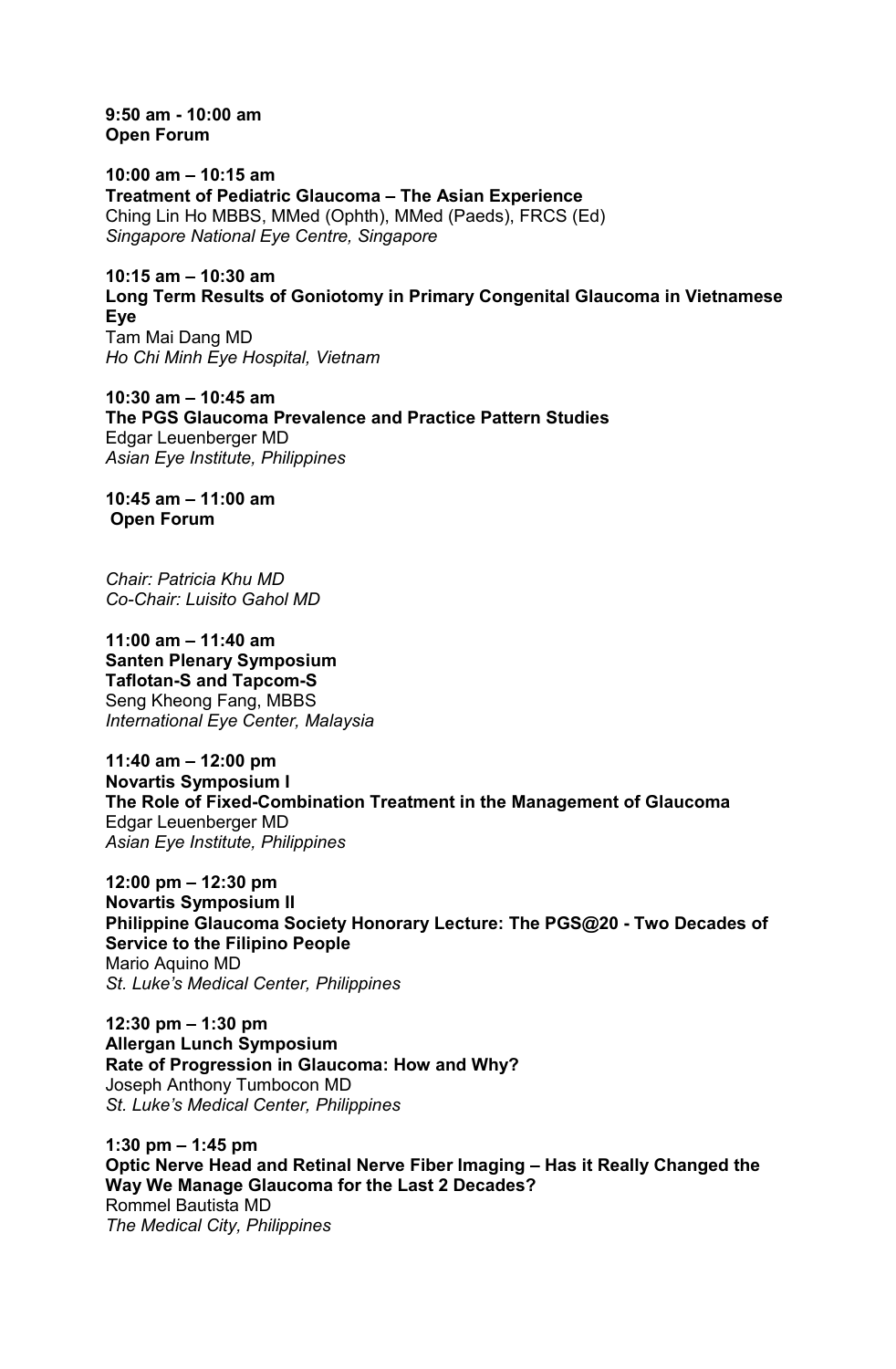#### **MIGS SESSION**

*Chair: Robert Edward Ang MD Co-chair: Benjamin Abela Jr. MD* 

**1:45 pm – 2:00 pm MIGS Overview (Plus My Experience with IStent and Hydrus)**  Robert Edward Ang MD *Asian Eye Institute, Philippines* 

**2:00 pm – 2:15 pm Canal-based MIGS - An Update**  Angela Turalba MD *Atrius Health, USA* 

**2:15 pm – 2:30 pm Combined Cataract Surgery and MIGS – My Experience**  Florentino Palmon MD *South West Florida Eye Institute, USA* 

**2:30 pm – 2:40 pm Open Forum** 

**2:40 pm – 2:55 pm Kahook Double Blade in Angle Closure Glaucoma (Preliminary Results)**  Tam Mai Dang MD *Ho Chi Minh Eye Hospital, Vietnam* 

**2:55 pm – 3:10 pm Trabectome Surgery – An Introduction**  Angela Turalba MD *Atrius Health, USA* 

**3:10 pm – 3:20 pm Open Forum** 

**3:20 pm – 3:40 pm Exhibit Viewing and Coffee Break** 

*Chair: Manuel Agulto MD Co-Chair: Maria Catherina Nasol MD*

**3:40 pm – 3:55 pm Glaucoma Genetics: Introduction and Updates**  Edward Ryan Collantes MD *Massachusetts Eye and Ear Infirmary, USA* 

**3:55 pm – 4:10 pm Genetics of Juvenile Glaucoma: A Case of a Filipino Family**  Edward Ryan Collantes MD *Massachusetts Eye and Ear Infirmary, USA* 

**4:10 pm – 4:35 pm**  Open Forum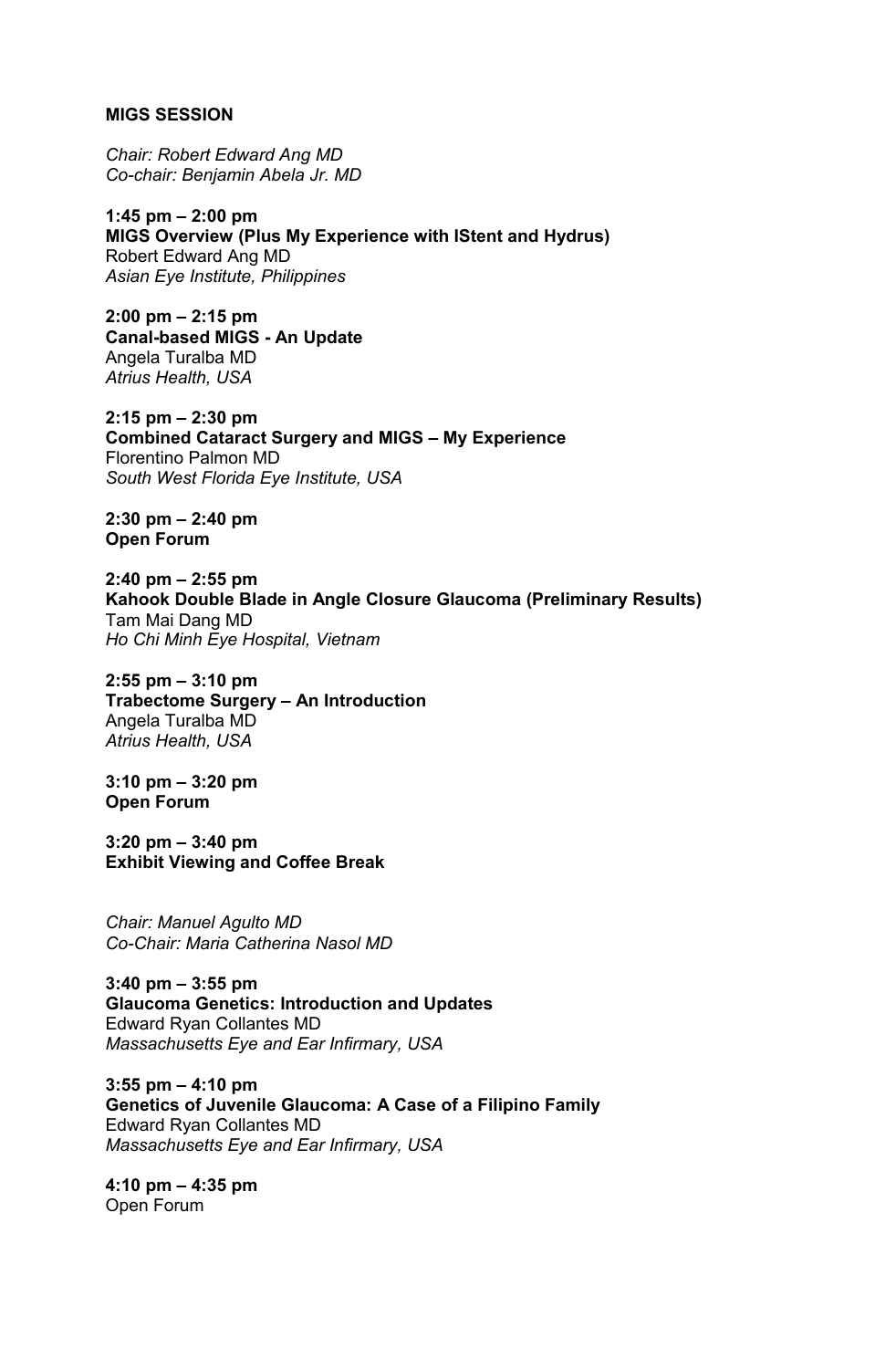**4:20 pm - 4:35 pm The Incidence and Management of Glaucoma in Patients with Corneal Conditions** Florentino Palmon MD *South West Florida Eye Institute, USA* 

**4:35 pm – 4:50 pm Advances in OCT Technology for Management of Glaucoma Patients**  Prof Christopher Leung *Chinese University of Hong Kong, Hong Kong* 

**4:50 pm – 4:55 pm Open Forum** 

**4:55 pm – 5:00 pm Closing Remarks**  Benjamin Abela Jr. MD *Makati Medical Center, Philippines*

## **Day 0 \* DECEMBER 4, MONDAY**

## **RETINAL IMAGING: BASICS & CLINICAL APPLICATIONS**

To increase the awareness of general ophthalmologists and residents/ fellows in training with regards to the basic concepts and innovations in retinal imaging and their realworld applications in clinical practice.

Function Room 2 8:00 am – 5:00 pm

*Organized by: Vitreo-Retina Society of the Philippines* 

*Chair: Ricardo Tobias Papa MD Co-Chair: Jubaida Aquino MD*

## **PART I: BASIC CONCEPTS IN RETINAL IMAGING**

**8:00 am – 8:10 am Registration** 

**8:10 am – 8:20 am Opening Remarks**  Milagros Arroyo MD *President, Vitreo-Retina Society of the Philippines* 

**8:20 am - 8:40 am Basic Principles and Artifacts in Fluorescein Angiography**  Katrina Torres-Magno, MD *Angeles University Foundation Medical Center, Philippines* 

**8:40 am – 9:00 am ICG Angiography**  Jubaida Aquino MD *St. Luke's Medical Center, Philippines* 

**9:00 am – 9:20 am Fundus Autofluorescence: When and Where to Use it Effectively**  Redentor Caesar Gonzales MD *Southern Philippines Medical Center, Philippines*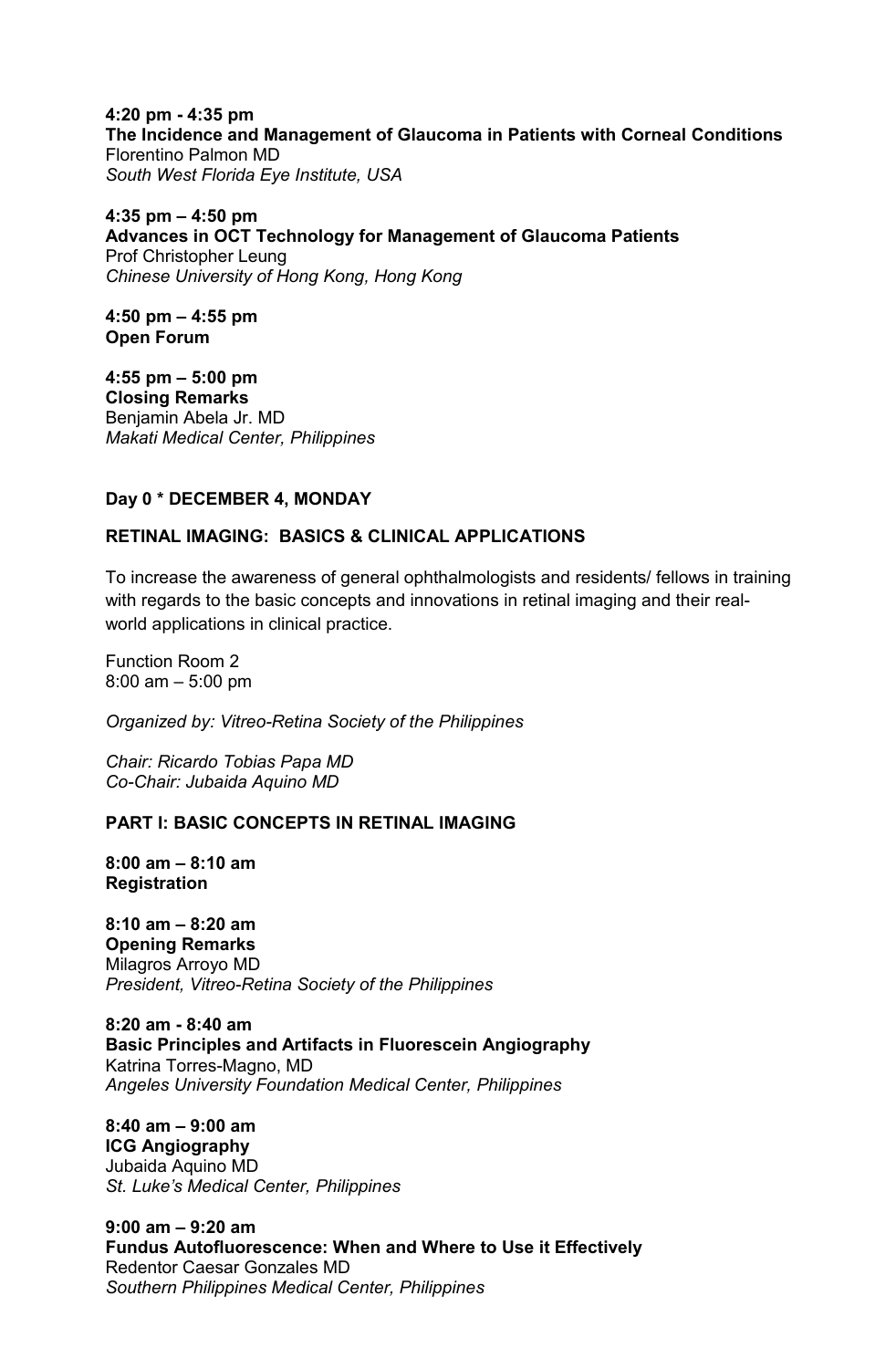**9:20 am – 9:40 am B-scan Ultrasonography**  Eleonore Iguban MD *Rizal Medical Center, Philippines* 

**9:40 am – 10:00 am Basic Principles and Advances in OCT**  Kristine Corpus-Velasquez MD *St. Luke's Medical Center, Philippines* 

**10:00 am – 10:20 am Microperimetry and ERG in Retinal Diseases**  Mary Louise Gutierrez-Calaycay MD *Makati Medical Center, Philippines* 

**10:20 am – 10:40 am Exhibit Viewing and Coffee Break** 

**PART II: NEW CONCEPTS & INNOVATIONS** 

**10:40 am – 11:00 am Multi-Modal Imaging**  Ma. Cecilia Garcia-Arenal MD *Cardinal Santos Medical Center, Philippines* 

**11:00 am – 11:20 am Ultra-wide Field Retinal Imaging**  Paolo Antonio Silva MD *Joslin Diabetes Center, USA* 

**11:20 am – 11:40 am OCT Angiography**  Sherman Valero MD *The Medical City, Philippines* 

**11:40 am – 12:00 pm Open Forum** 

**12:00 pm – 1:00 pm Exhibit Viewing and Lunch Break** 

# **PART III: CLINICAL APPLICATIONS OF RETINAL IMAGING**

*Chair: Paolo Antonio Silva, MD Co-Chair: Carlo Antonino Nasol, MD*

**1:00 pm – 1:20 pm Imaging Macular Interface Disorders**  Karina de Sagun-Bella MD *The Medical City, Philippines* 

**1:20 pm – 1:40 pm Imaging in DR and Other Retinal Vascular Diseases**  Paolo Antonio Silva MD *Joslin Diabetes Center, USA*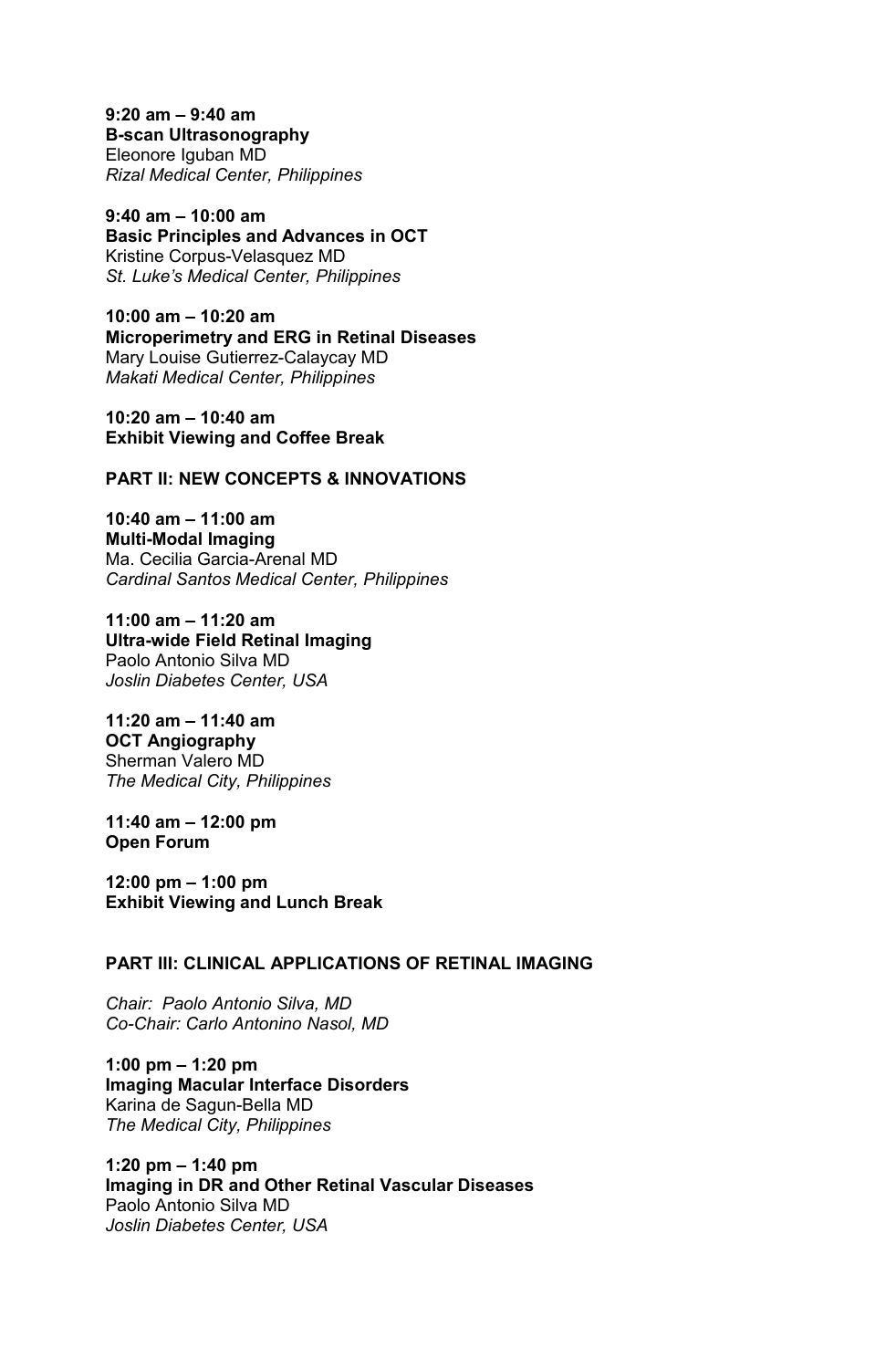**1:40 pm – 2:00 pm Imaging Macular Degenerations**  Patricia Grulla-Quilendrino MD *Asian Eye Institute, Philippines* 

**2:00 pm – 2:20 pm Imaging the Pachychoroid Spectrum**  Lyll Karen Bigornia-Arriola MD *Cebu Doctors' University Hospital, Philippines* 

**2:20 pm – 2:40 pm Imaging in Uveitis**  Cheryl Myla Arcinue MD *Asian Eye Institute, Philippines* 

**2:40 pm – 3:00 pm Exhibit Viewing and Coffee Break** 

**3:00 pm – 3:20 pm Imaging in Ocular Trauma**  Carlo Antonino Nasol MD *Pampanga Medical Specialist Hospital, Philippines* 

**3:20 pm – 3:40 pm Imaging Intraocular Tumors**  Gary John Mercado MD *The Medical City, Philippines* 

**3:40 pm – 4:00 pm Pediatric Ocular Imaging**  Ricardo Ventura MD *East Avenue Medical Center, Philippines* 

**4:00 pm – 4:15 pm Open Forum** 

**4:15 pm – 4:30 pm Closing Remarks**  Sherman Valero MD *President, Philippine Academy of Ophthalmology* 

## **Day 1 \* DECEMBER 5, TUESDAY**

**SY - 1 PSOPRS 25TH ANNIVERSARY SYMPOSIUM** 

**Function Room 1 8:30 am – 10:00 am** 

## **LACRIMAL SESSION**

The objective of this session is to present the basics and updates about the different types of lacrimal surgery.

*Organized by the Philippine Society of Ophthalmic Plastic and Reconstructive Surgery*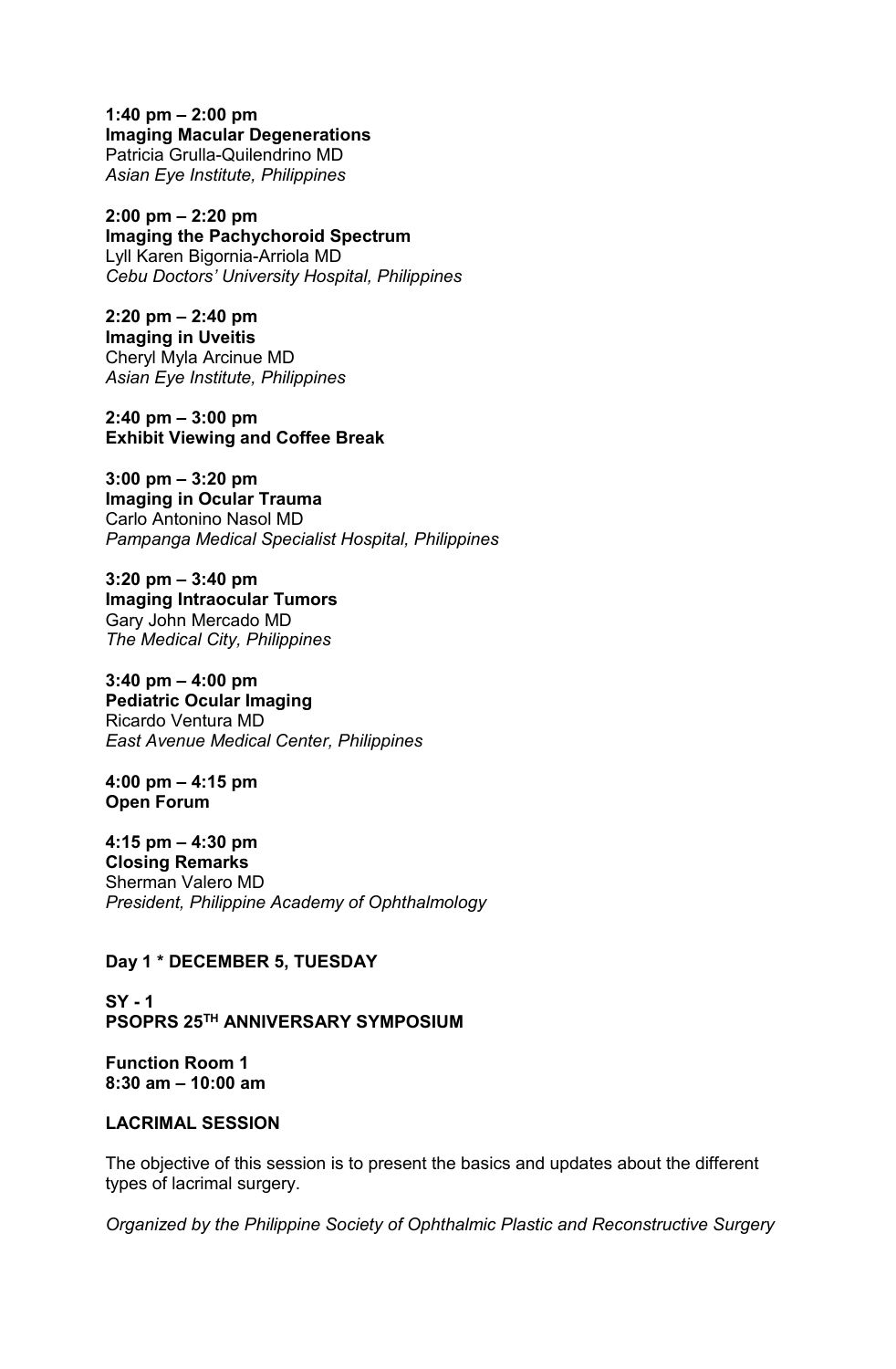*Chair: Raoul Paolo Henson MD Co-Chair: Hernando Cruz MD* 

**8:30 am – 8:50 am Anatomy of the Lacrimal System**  Hirohiko Kakizaki MD *Aichi Medical Center, Japan*

**8:50 am – 9:05 am External Dacryocystorhinostomy**  Hirohiko Kakizaki MD *Aichi Medical Center, Japan*

**9:05 am – 9:20 am Endonasal Dacryocystorhinostomy**  Chai Teck Choo MD *Singapore National Eye Centre, Singapore*

**9:20 am – 9:35 am Laser Dacryocystorhinostomy**  Raoul Paolo Henson MD *St. Luke's Medical Center, Philippines* 

**9:35 am – 9:50 am Predictive Factors in Transcanalicular Endoscopic Lacrimal Duct Recanalization (Towards Perfection in TELDR)**  Reynaldo Javate MD *University of Santo Tomas, Philippines* 

**9:50 am – 10:00 am Open Forum** 

**Function Room 1 10:00 am – 11:30 am** 

#### **TRAUMA SESSION**

The objective of this session is to familiarize the participants with the basics and advances in periorbital and orbital trauma diagnosis and management.

*Organized by the Philippine Society of Ophthalmic Plastic and Reconstructive Surgery* 

*Chair: Yvette Marie Santiago MD Co-Chair: Charmaine Ang MD* 

**10:00 am – 10:20 am Overview and Preliminary Assessment of Periorbital Trauma**  Milind Naik MD *LV Prasad Eye Institute, India* 

**10:20 am – 10:35 am Imaging in Periorbital Trauma**  Roseny Mae Singson MD *Asian Hospital and Medical Center, Philippines* 

**10:35 am – 10:55 am Management of Periorbital Soft Tissue Injuries**  Milind Naik MD *LV Prasad Eye Institute, India*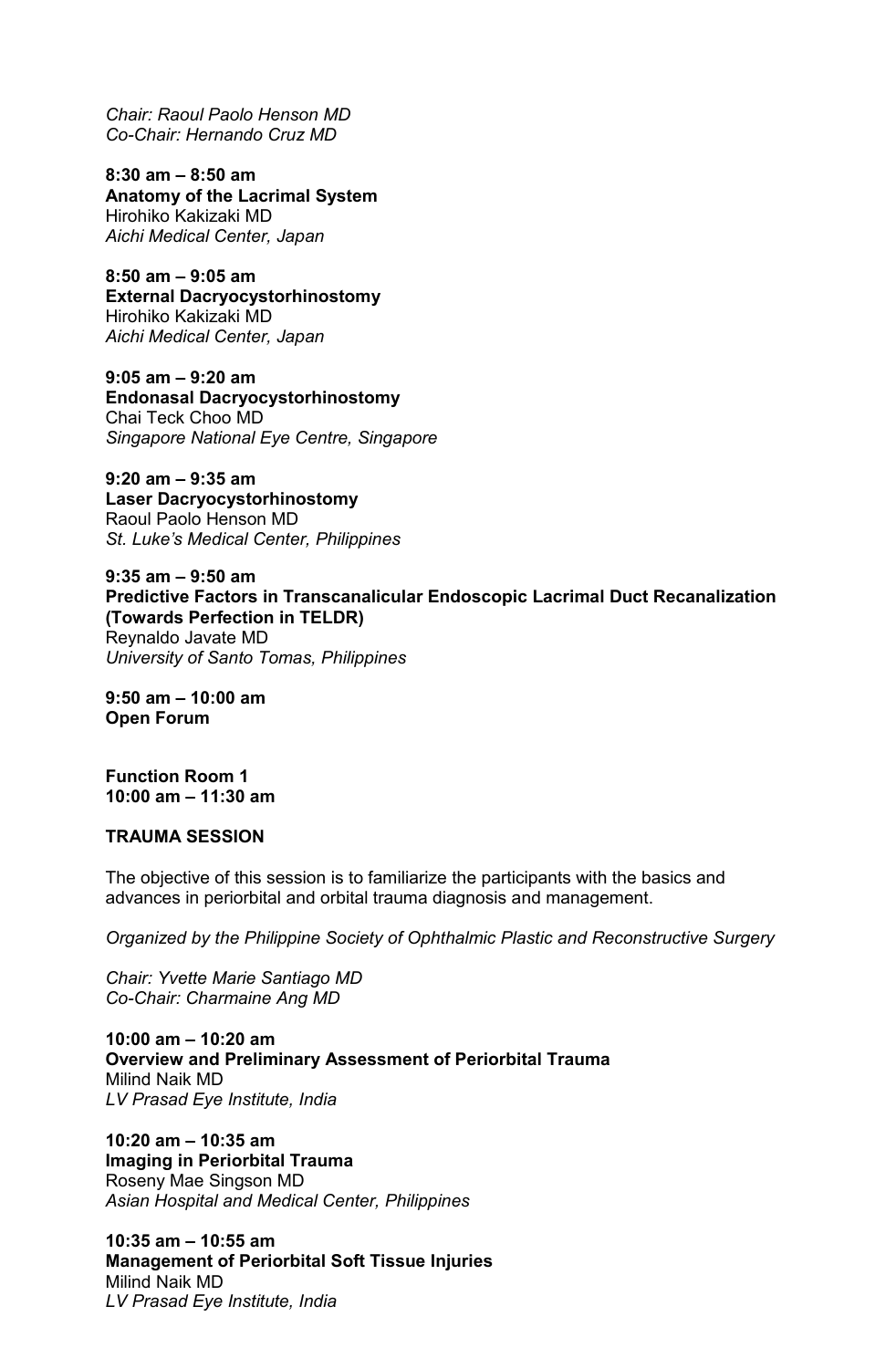**10:55 am – 11:10 am Orbital Floor Fractures**  Maria Donna Santiago MD *Makati Medical Center, Philippines* 

**11:10 am – 11:30 am Role of Navigation Guided Surgery in Orbital Trauma** Milind Naik MD *LV Prasad Eye Institute, India* 

**SY – 2 RETINA SYMPOSIUM** 

**Function Room 2 8:30 am – 10:00 am** 

## **PNEUMATIC RETINOPEXY**

The objective of this symposium is to present updates in the lost art of pneumatic retinopexy, its indications, techniques, results and future directions.

*Organized by the Vitreo-Retina Society of the Philippines* 

*Chair: Prof. Wai-Ching Lam MD Co-chair: Sherman Valero MD* 

**8:30 am – 8:45 am Introduction to Pneumatic Retinopexy**  Prof. Wai-Ching Lam MD *University of Hong Kong, Hong Kong* 

**8:45 am – 9:00 am Properties of Gases & its Mechanism of Action**  Nicola Gan MD *Tan Tock Seng Hospital, Singapore* 

**9:00 am – 9:10 am Indications & Extended Indications of Pneumatic Retinopexy**  Shao Onn Yong MD *Eagle Eye Centre, Singapore* 

**9:10 am – 9:20 am Surgical Technique of Pneumatic Retinopexy**  Sherman Valero MD *The Medical City, Philippines* 

**9:20 am – 9:35 am Pneumatic Retinopexy: Results & Complications**  Shrinivas Joshi MD *M. M. Joshi Eye Institute, India* 

**9:35 am – 9:45 am Pneumatic Retinopexy in Pediatric Patients**  Shao Onn Yong MD *Eagle Eye Centre, Singapore*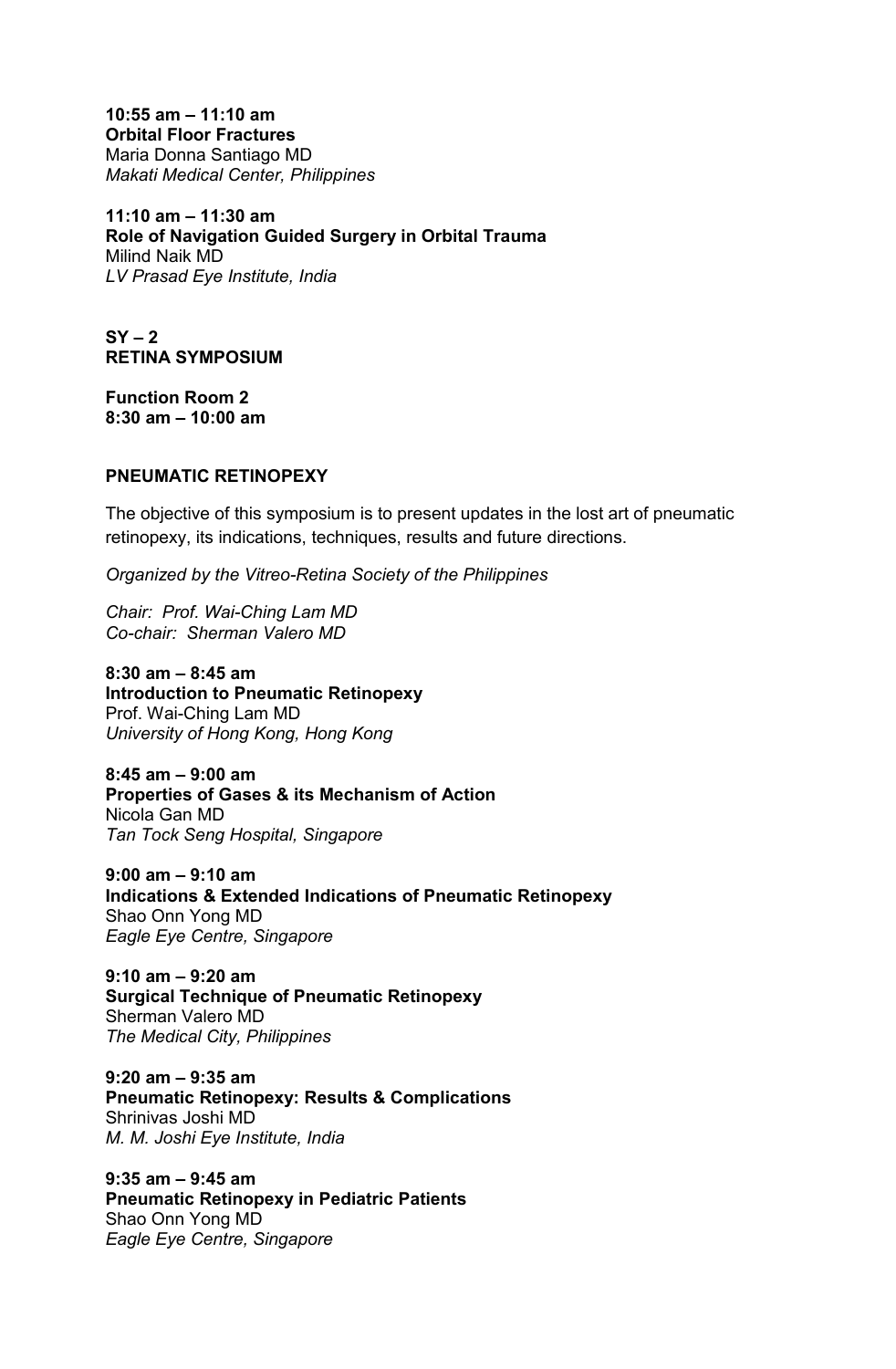**9:45 am – 10:00 am Future Directions For Pneumatic Retinopexy**  Prof. Wai-ching Lam MD *University of Hong Kong, Hong Kong* 

**Function Room 2 10:00 am – 11:00 am** 

## **A VITREO-RETINA APPROACH TO SUBLUXED LENSES & APHAKIA**

The objective of this symposium is to present updates in the dynamic management of aphakia and subluxed or dislocated crystalline lens or intraocular lenses from a vitreoretina standpoint.

*Organized by the Vitreo-Retina Society of the Philippines* 

*Chair: Shao Onn Yong MD Co-Chair: Jeffrey Lim MD* 

**10:00 am – 10:10 am Introduction: Decision-Making, Pros and Cons**  Jeffrey Lim MD *Chong Hua Hospital, Philippines* 

**10:10 am – 10:20 am Rendering the Eye Aphakic and Dealing with Subluxed or Dislocated Lenses**  Shao Onn Yong MD *Eagle Eye Centre, Singapore* 

**10:20 am – 10:35 am Anterior Chamber IOLs**  Nicola Gan MD *Tan Tock Seng Hospital, Singapore* 

**10:35 am – 10:50 am Iris-fixation Lenses: Sutured and Iris Claw Lenses**  Shrinivas Joshi MD *M. M. Joshi Eye Institute, India* 

**10:50 am – 11:05 am Trans-scleral Sutured IOLs**  Shao Onn Yong MD *Eagle Eye Centre, Singapore* 

**11:05 am – 11:20 am Sutureless Scleral Fixed IOLs**  Prof. Wai-ching Lam MD *University of Hong Kong, Hong Kong* 

**11:20 am – 11:30 am Management of Aphakia: Global Practices and Future Directions**  Pear Pongsachareonnont MD *Chulalongkorn University, Thailand*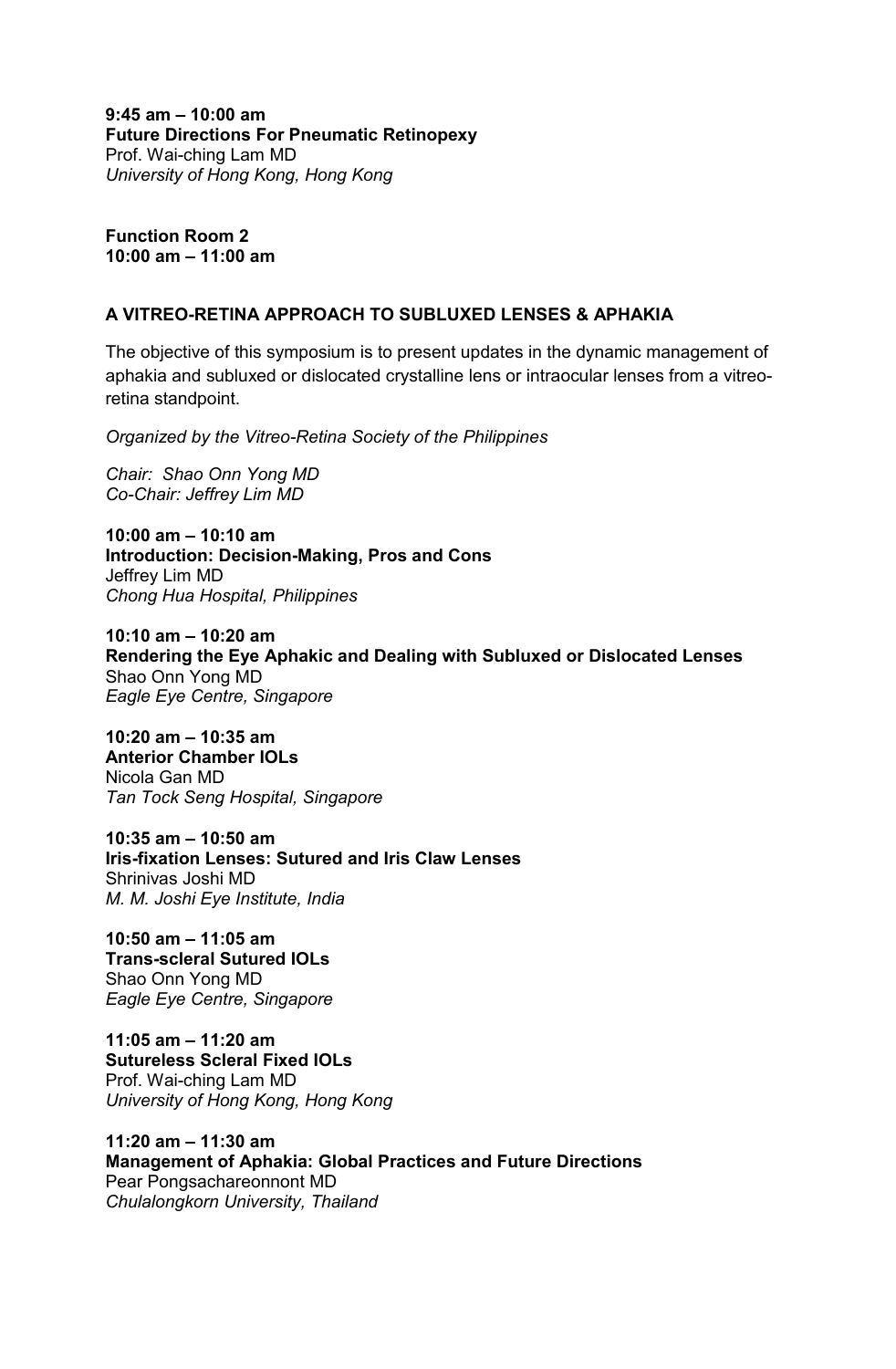# **SY - 3 CATARACT AND REFRACTIVE SURGERY SYMPOSIUM**

# **Function Room 3 8:30 am – 10:00 am**

# **ASTIGMATISM CORRECTION MADE RIDICULOUSLY SIMPLE**

This symposium will teach the audience the importance of astigmatism correction during cataract surgery and how to achieve optimum results using different techniques.

*Organized by the Philippine Society of Cataract and Refractive Surgery* 

*Chair: Cesar Ramon Espiritu MD Co-Chair: Nilo Vincent FlorCruz MD* 

**8:30 am – 8:45 am Why Low Cylinder Correction is a Medical Necessity**  Dandapani Ramamurthy MD *The Eye Foundation, India* 

**8:45 am – 9:00 am Preoperative Measurement of Corneal Astigmatism for Toric IOLs**  Michael Assouline MD *Clinique de la Vision, France* 

**9:00 am – 9:15 am Managing Astigmatism on a Budget**  Noel Carino MD *Asia Pacific Eye Center, Philippines* 

**9:15 am – 9:30 am Surgical Pearls for Toric IOLs**  Cesar Ramon Espiritu MD *American Eye Center, Philippines* 

**9:30 am – 9:45 am Residual Astigmatism after Toric IOL: Now What?**  Michael Assouline, MD *Clinique de la Vision, France* 

**9:45 am – 10:00 am Open Forum** 

**IC - 1 GLAUCOMA INSTRUCTIONAL COURSE** 

**Meeting Rooms 4-6 8:30 am – 10:00 am** 

# **BASIC LASERS IN GLAUCOMA**

This course aims to provide ophthalmology trainees and general ophthalmologists with a basic understanding of the evidence based indications and basic techniques of laser surgery in managing the different glaucomas.

*Chair: Teodoro Gonzales Jr. MD Co-Chair: Joseph Anthony Tumbocon MD*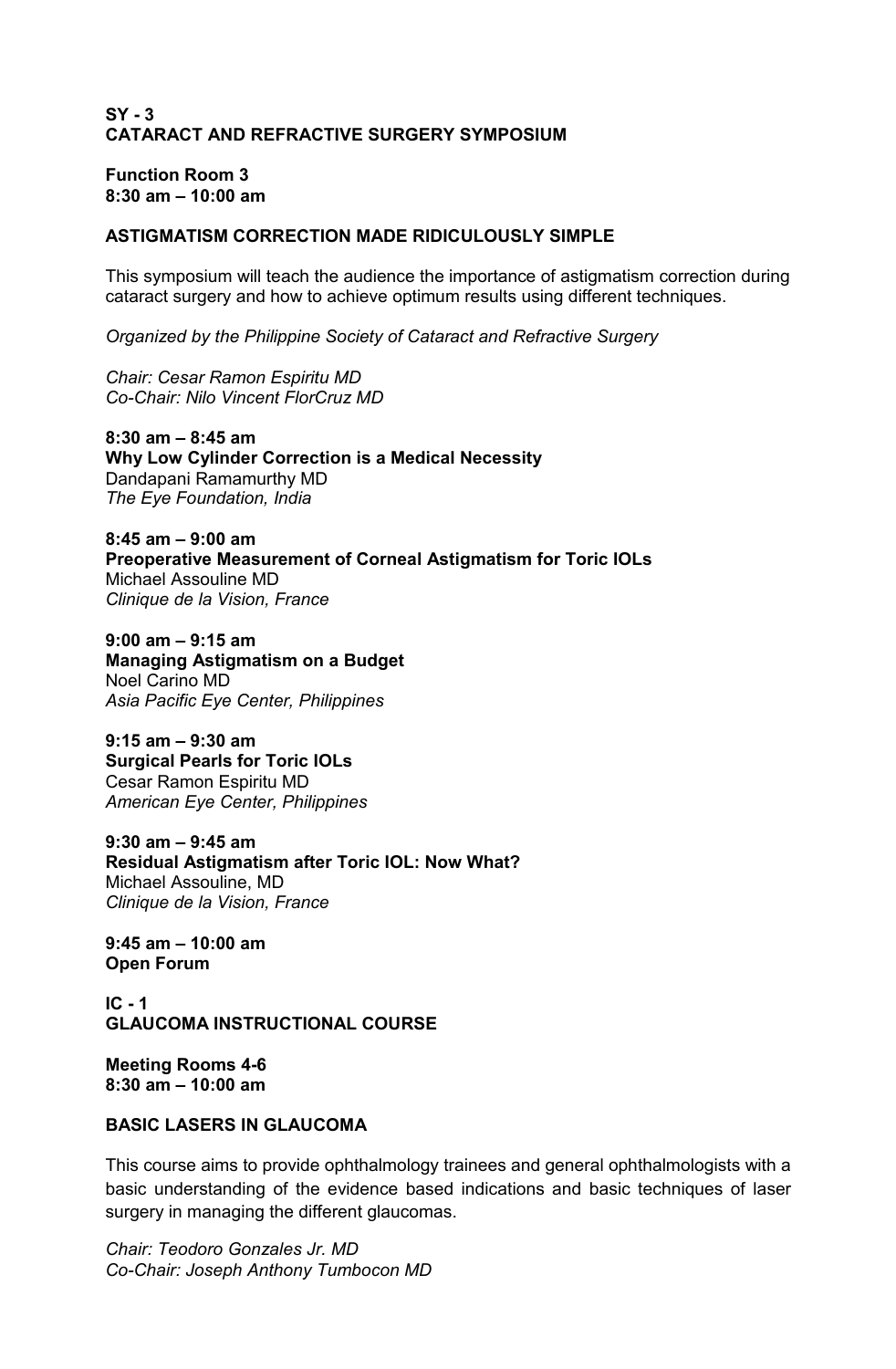*Organized by the Philippine Glaucoma Society* 

**8:30 am - 8:35 am Introduction of Speakers** 

**8:35 am – 8:55 am Laser Peripheral Iridotomy and Argon Laser Peripheral Iridoplasty**  Benjamin Abela Jr. MD *Makati Medical Center, Philippines* 

**8:55 am – 9:00 am Open Forum** 

**9:00 am – 9:20 am Selective Laser Trabeculoplasty**  Raquel Quino MD *Asian Hospital and Medical Center, Philippines* 

**9:20 am – 9:25 am Open Forum** 

**9:25 am – 9:45 am Diode Laser Cyclophotocoagulation**  Pamela Allarey MD *The Medical City, Philippines* 

**9:45 am – 10:00 am Open Forum** 

**SY - 4 GLAUCOMA SYMPOSIUM** 

**Function Room 3 10:00 am – 11:30 am** 

## **GLAUCOMA AND THE LENS**

This symposium aims to provide ophthalmology trainees, general ophthalmologists, and glaucoma specialists with in depth lectures on the management of acute angle closure glaucoma and glaucoma complicated with cataract.

*Organized by the Philippine Glaucoma Society* 

*Chair: Manolito Reyes MD Co-Chair: Maria Imelda Veloso MD* 

**10:00 am - 10:15 am Cataract Surgery in the Glaucoma Patient: An Evidence-based Approach**  Angela Turalba MD *Atrius Health, USA* 

**10:15 am - 10:30 am Interpreting The EAGLE Study**  Luisito Gahol MD *Davao Doctors Hospital, Philippines* 

**10:30 pm - 10:35 pm Open Forum**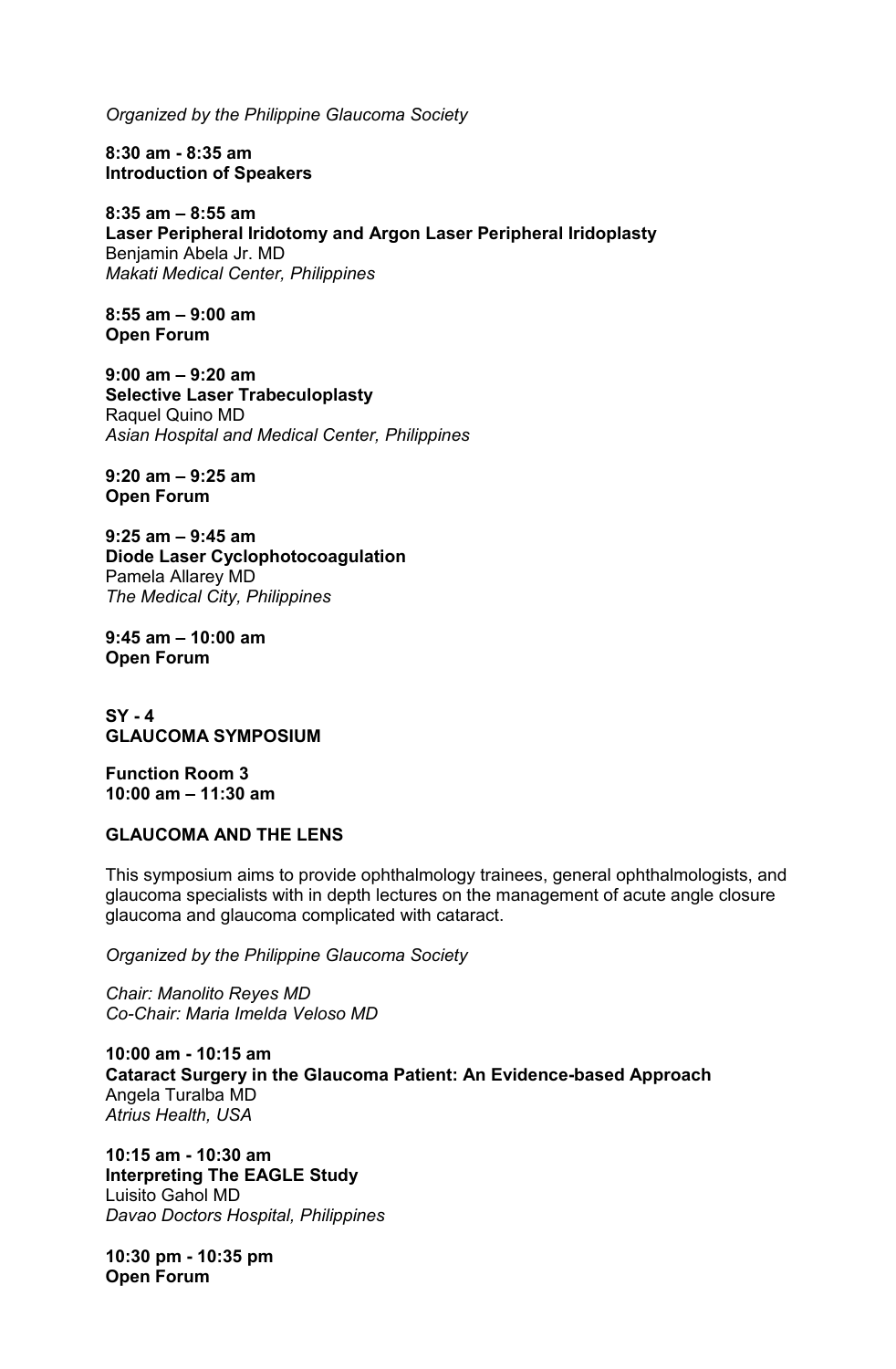**10:35 am – 10:50 am Surgery For APAC not Involving the Lens (Trab, Paracentesis, Surgical Iridectomy)**  Rommel Bautista MD *The Medical City, Philippines* 

**10:50 am – 11:05 am Surgery for APAC Involving the Lens (Phaco, Phaco-Trab, Phaco-GSL)**  Tan Do MD, PhD *Vietnam National Institute of Ophthalmology, Vietnam* 

**11:05 pm - 11:20 pm Title**  Prin Rojanapongpun MD Chulalongkorn University, Thailand

**11:20 am – 11:30 am Open Forum** 

**IC-2 PEDIATRIC OPHTHALMOLOGY AND STRABISMUS INSTRUCTIONAL COURSE**

**Meeting Rooms 4-6 10:00 am – 11:30 am** 

**PRACTICAL MATTERS IN REFRACTION: A CONCISE REVIEW OF GLASSES PRESCRIPTION, OPHTHALMIC INSTRUMENTS, AND HANDLING REFRACTION CASES IN THE OFFICE**

Dr. David Hunter will deliver an interactive lecture in refraction and contact lenses.

*Organized by the Philippine Society of Pediatric Ophthalmology and Strabismus*

*Chair: Norman Fajardo MD Co-Chair: Ronald Antonio Reyna MD*

**10:00 am – 10: 30 am Prescribing Glasses** David Hunter MD *Harvard Medical School, USA*

**10:30 am – 11: 00 am Ophthalmic Instruments: Optical Principles** David Hunter MD *Harvard Medical School, USA*

**11:00 am – 11:30 am Optics in the Office** David Hunter MD *Harvard Medical School, USA*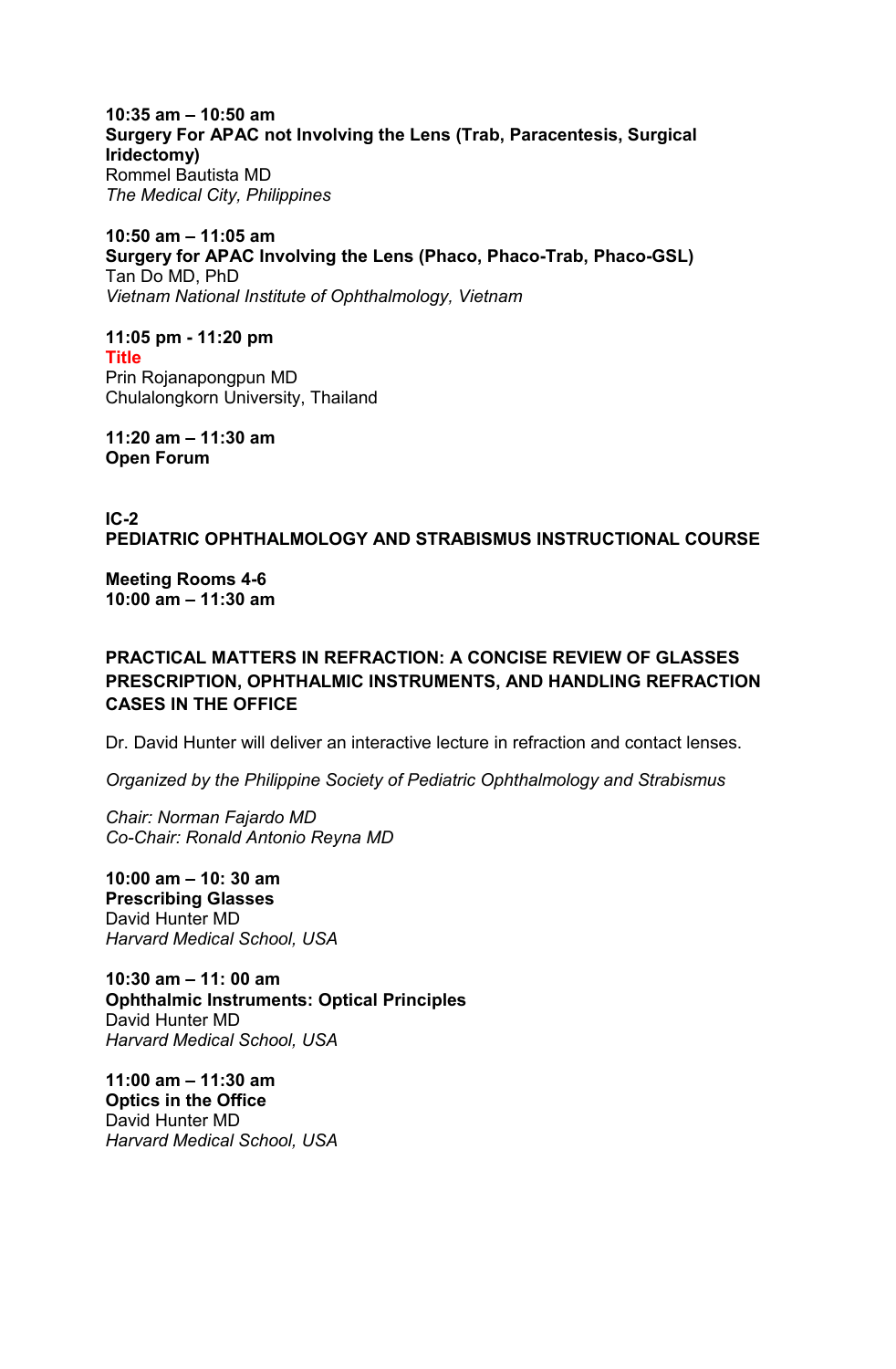# **JOSE RIZAL MEMORIAL LECTURE**

## **Function Rooms 1,2,3 2:00 pm – 3:00 pm**

**Introduction**  Sherman Valero MD *PAO President* 

# **Footnotes from the Battlefields of Medicine**

Ma. Dominga Padilla MD *University of the Philippines – Philippine General Hospital, Philippines* 

## **SY – 5 OCULOPLASTY SYMPOSIUM**

**Function Room 1 3:00 pm – 5:00 pm** 

## **AESTHETIC SESSION**

The objective of this session is to present the basics and advances in eyelid aesthetic surgery.

*Organized by the Philippine Society of Ophthalmic Plastic and Reconstructive Surgery*

*Chair: Fatima Regala MD Co-Chair: Christine Therese Santos MD*

**3:00 pm – 3:15 pm Asian Eyelids: What's the Difference?**  Hirohiko Kakizaki MD *Aichi Medical Center, Japan*

**3:15 pm – 3:30 pm Blepharoplasty for the Young and Old**  Yoon Duck Kim MD *Samsung Medical Center, Korea*

**3:30 pm – 3:45 pm Lid Crease Formation and the Double Eyelid Procedure**  Yoon Duck Kim MD *Samsung Medical Center, Korea*

**3:45 pm – 4:00 pm Epiblepharon**  Yoon Duck Kim MD *Samsung Medical Center, Korea* 

**4:00 pm – 4:15 pm Ptosis Surgery for the Young and Old**  Chai Teck Choo MD *Singapore National Eye Centre, Singapore*

**4:15 pm – 4:30 pm Laser Blepharoplasty – The Basics**  Victor Lopez MD *St. Luke's Medical Center, Philippines*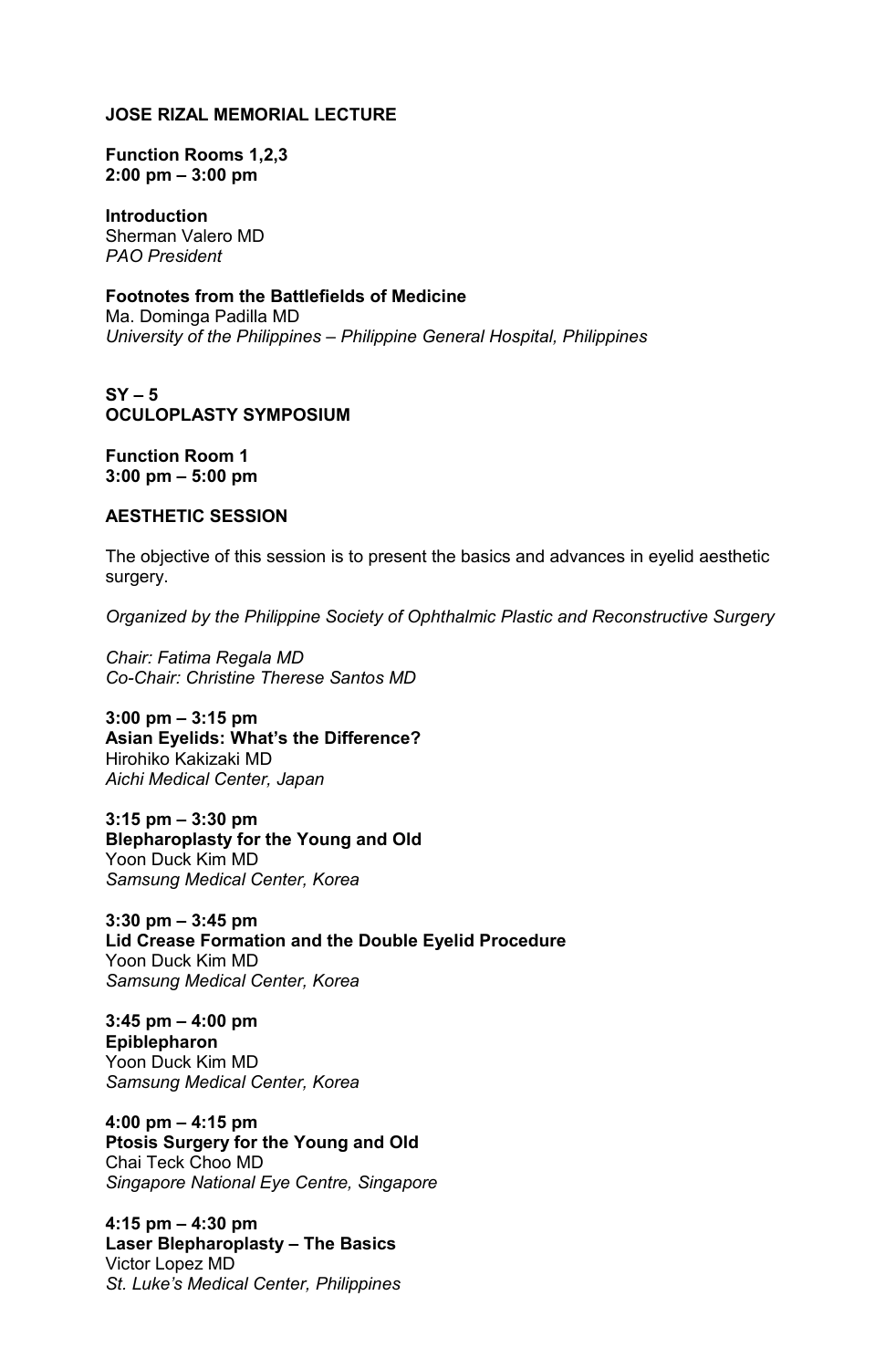**4:30 pm – 4:45 pm Laser Blepharoplasty with Functional Eyelid and Brow Surgery**  Alfonso Bengzon MD *The Medical City, Philippines* 

**4:45 pm – 5:00 pm Open Forum** 

**SY - 6 RETINA SYMPOSIUM** 

**Function Room 2 3:00 pm – 5:00 pm** 

## **AMD, PCV and RAP SESSION**

The aim of this symposium is to present updates in the diagnosis and management of similar-looking maculopathies age-related macular degeneration (AMD), polypoidal choroidal vasculopathy (PCV) and retinal angiomatous proliferation (RAP).

*Organized by the Vitreo-Retina Society of the Philippines* 

*Chair: Nicola Gan MD Co-Chair: Ricardo Tobias Papa MD* 

**3:00 pm – 3:15 pm Introduction: Terminology, Differential Diagnoses, Clinical & Angiographic Findings**  Shao Onn Yong MD *Eagle Eye Centre, Singapore* 

**3:15 pm – 3:30 pm Multimodal Imaging for Differentiation and Diagnosis of AMD, PCV and RAP**  Prof. Wai-ching Lam MD *University of Hong Kong, Hong Kong* 

**3:30 pm – 3:45 pm Role of Macular Pigment Optical Density in AMD**  Pear Pongsachareonnont MD *Chulalongkorn University, Thailand* 

**3:45 pm – 4:00 pm Dry AMD Revisited: Drusen and Statins, Lampalizumab** Nicola Gan MD *Tan Tock Seng Hospital, Singapore* 

**4:00 pm – 4:15 pm PCV Treatment in 2017: PLANET and EVEREST II Trials**  Nicola Gan MD *Tan Tock Seng Hospital, Singapore* 

**4:15 pm – 4:30 pm Anti-VEGF Monotherapy for PCV: Sacrilege or New Treatment Paradigm? DRAGON and PLANET Studies**  Shao Onn Yong MD *Eagle Eye Centre, Singapore*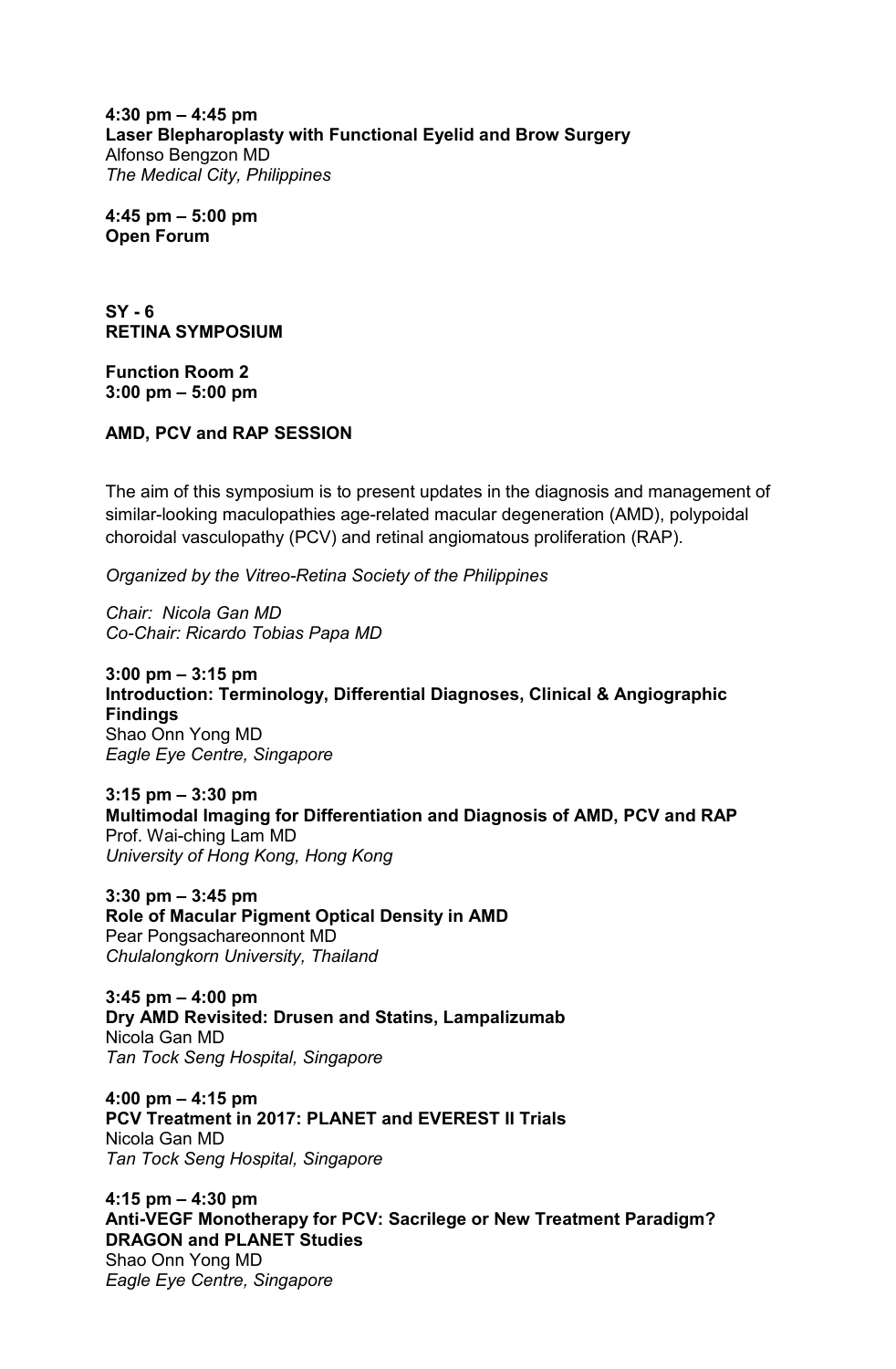**4:30 pm – 4:45 pm Diagnosis and Management of RAP**  Prof. Wai-ching Lam MD *University of Hong Kong, Hong Kong* 

**4:45 pm – 5:00 pm Management of RPE Rip after VEGF/PDT**  Pear Pongsachareonnont MD *Chulalongkorn University, Thailand* 

**SY – 7 PEDIATRIC OPHTHALMOLOGY AND STRABISMUS SYMPOSIUM** 

**Function Room 3 3:00 pm – 5:00 pm**

## **MIND RACKING- HAND SHAKING STRABISMUS CASES**

Dr. David G. Hunter will present difficult strabismus cases with new insight and skills to form better surgical decisions when faced with these highly complex cases.

*Organized by the Philippine Society of Pediatric Ophthalmology and Strabismus*

*Chair: Norman Fajardo MD Co-Chair: Fay Charmaine Cruz, MD*

**3:00 pm – 3:20 pm Checking All of the Boxes: Approach to Incomitant Strabismus** David Hunter MD *Harvard Medical School, USA*

**3:20 pm - 3:40 pm You've Got Your Work Cut Out for You: Superior Rectus Transposition for Duane Syndrome** David Hunter MD *Harvard Medical School, USA*

**3:40 pm - 4:00 pm At my Wits' End: Managing Reoperative Strabismus Cases** David Hunter MD *Harvard Medical School, USA*

**4:00 pm - 4:20 pm Managing Your Expectations: Unexpected Outcomes after Strabismus Surgery** David Hunter MD *Harvard Medical School, USA*

**4:20 pm - 4:30 pm Open Forum**

**4:30 pm - 4:50 pm Getting Over the Stumbling Blocks to Publishing in U.S. Journals** David Hunter MD *Harvard Medical School, USA*

**4:50- 5:00 pm Open Forum**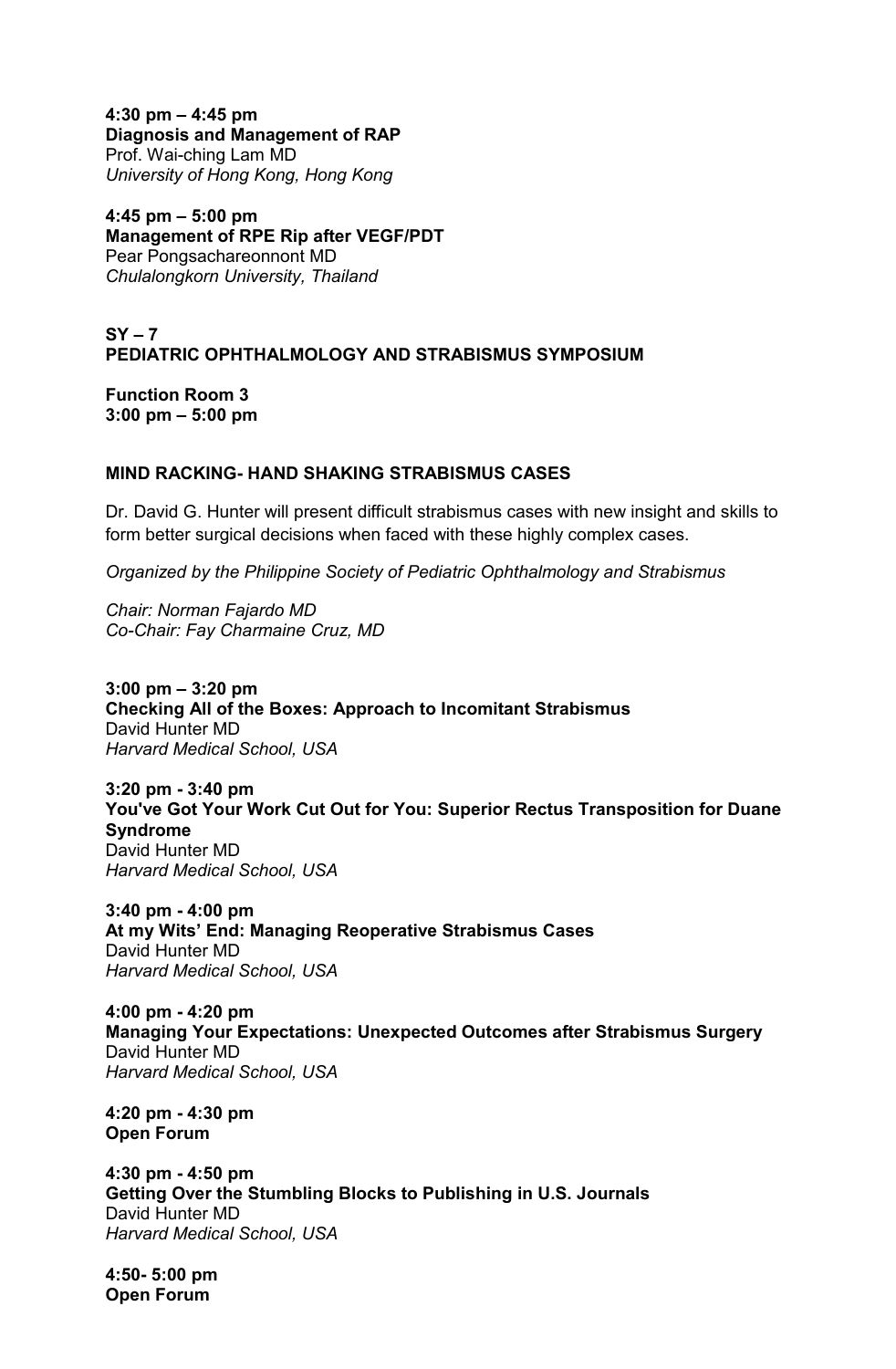## **SY – 8 UVEITIS SYMPOSIUM**

**Meeting Rooms 4 - 6 3:00 pm - 5:00 pm** 

## **UPDATES ON INFECTIOUS AND NON-INFECTIOUS UVEITIS**

This symposium aims to discuss the latest updates on the diagnosis and treatment of various infectious and non-infectious uveitic conditions as well as the surgical management of uveitis complications.

*Organized by the Philippine Ocular Inflammation Society*

*Chair: Ellen Yu-Keh MD Co-Chair: Kristine Margaret Bacsal-Flores MD* 

**3:00 pm – 3:20 pm Uveitis Associated with Emerging and Re-Emerging Viral Infections** Soon Phaik Chee MD *Singapore National Eye Centre, Singapore* 

**3:20 pm – 3:40 pm Challenges in the Diagnosis and Treatment of Ocular Tuberculosis**  Soon Phaik Chee MD *Singapore National Eye Centre, Singapore* 

**3:40 pm – 3:50 pm Open Forum** 

**3:50 pm – 4:10 pm Updates on Intravitreal Drug Delivery and Systemic Therapy for Non-Infectious Uveitis**  Ellen Yu-Keh MD *St. Luke's Medical Center, Philippines*

**4:10 pm – 4:30 pm Surgical Management of Uveitis Complications in the Anterior Segment**  Soon Phaik Chee MD *Singapore National Eye Centre, Singapore*

**4:30 pm – 4:50 pm Surgical Management of Uveitis Complications in the Posterior Segment** Harvey Uy MD Peregrine Eye and Laser Institute, Philippines

**4:50 pm – 5:00 pm Open Forum**

**Day 2 \* DECEMBER 6, WEDNESDAY** 

**SY – 9 CORNEA AND EXTERNAL DISEASE SYMPOSIUM** 

**Function Room 1 9:00 am - 11:00 am**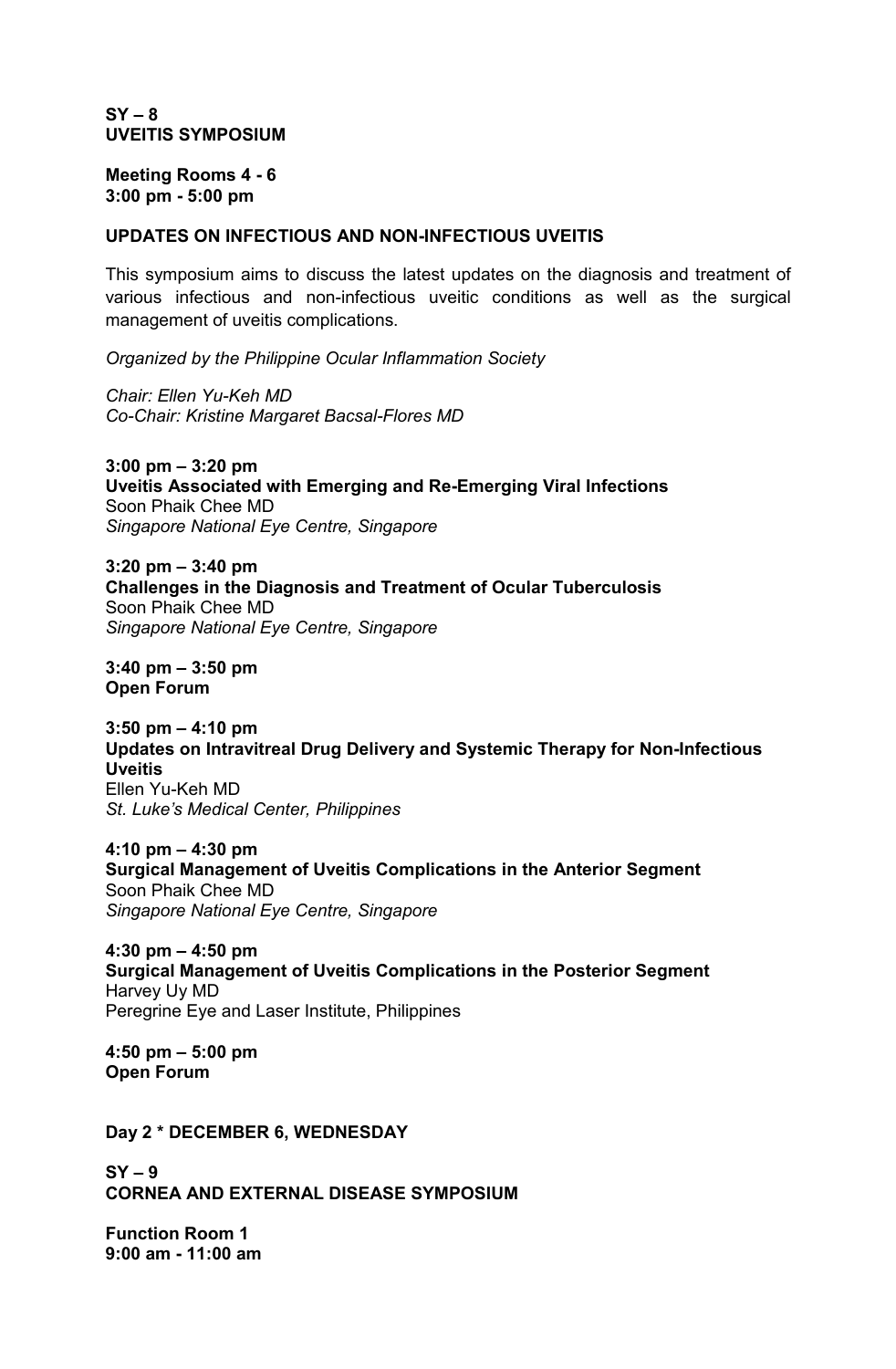# **DRY EYE AND OCULAR SURFACE; KERATOPLASTY AND ANTERIOR SEGMENT SURGERY**

The aim of this symposium is to present updates in the diagnosis and management of dry eye. In addition, a speaker will share his expertise on anterior segment surgeries.

*Organized by the Philippine Cornea Society* 

*Chair: Ivo John Dualan MD Co-Chair: Richard Raymund Nepomuceno MD* 

**9:00 am – 9:15 am Applying Translational Cell Biology for the Clinicians in Dry Eye** Rohit Shetty MD *Narayana Nethralaya, India* 

**9:15 am – 9:30 am Does SMILE Cause Less Dryness?** Rohit Shetty MD *Narayana Nethralaya, India* 

**9:30 am – 9:45 am Devil in Details: Post-surgery Unhappy Patients** Rohit Shetty MD *Narayana Nethralaya, India* 

**9:45 am – 10:00 am Dry Eye: The European Point of View** Maria Fideliz de la Paz MD *Institut Universitari Barraquer, Centro de Oftalmologia Barraquer, Spain* 

**10:00 am – 10:15 am Dry Eye: The Asian Perspective** Ivo John Dualan MD *University of the Philippines – Philippine General Hospital, Philippines* 

**10:15 am – 10:30 am Correction of Refractive Errors After Keratoplasty**  Juan Alvarez De Toledo Elizalde MD *Institut Universitari Barraquer, Centro de Oftalmologia Barraquer, Spain* 

**10:30 am – 10:45 am Horseshoe Shaped Lamellar Keratoplasty for Pellucid Marginal Degeneration**  Juan Alvarez De Toledo Elizalde MD *Institut Universitari Barraquer, Centro de Oftalmologia Barraquer, Spain* 

**10:45 am – 11:00 am Iris Reconstructive Surgery**  Juan Alvarez De Toledo Elizalde MD *Institut Universitari Barraquer, Centro de Oftalmologia Barraquer, Spain* 

**SY- 10 RETINA SYMPOSIUM** 

**Function Room 2 9:00 am – 11:00 am**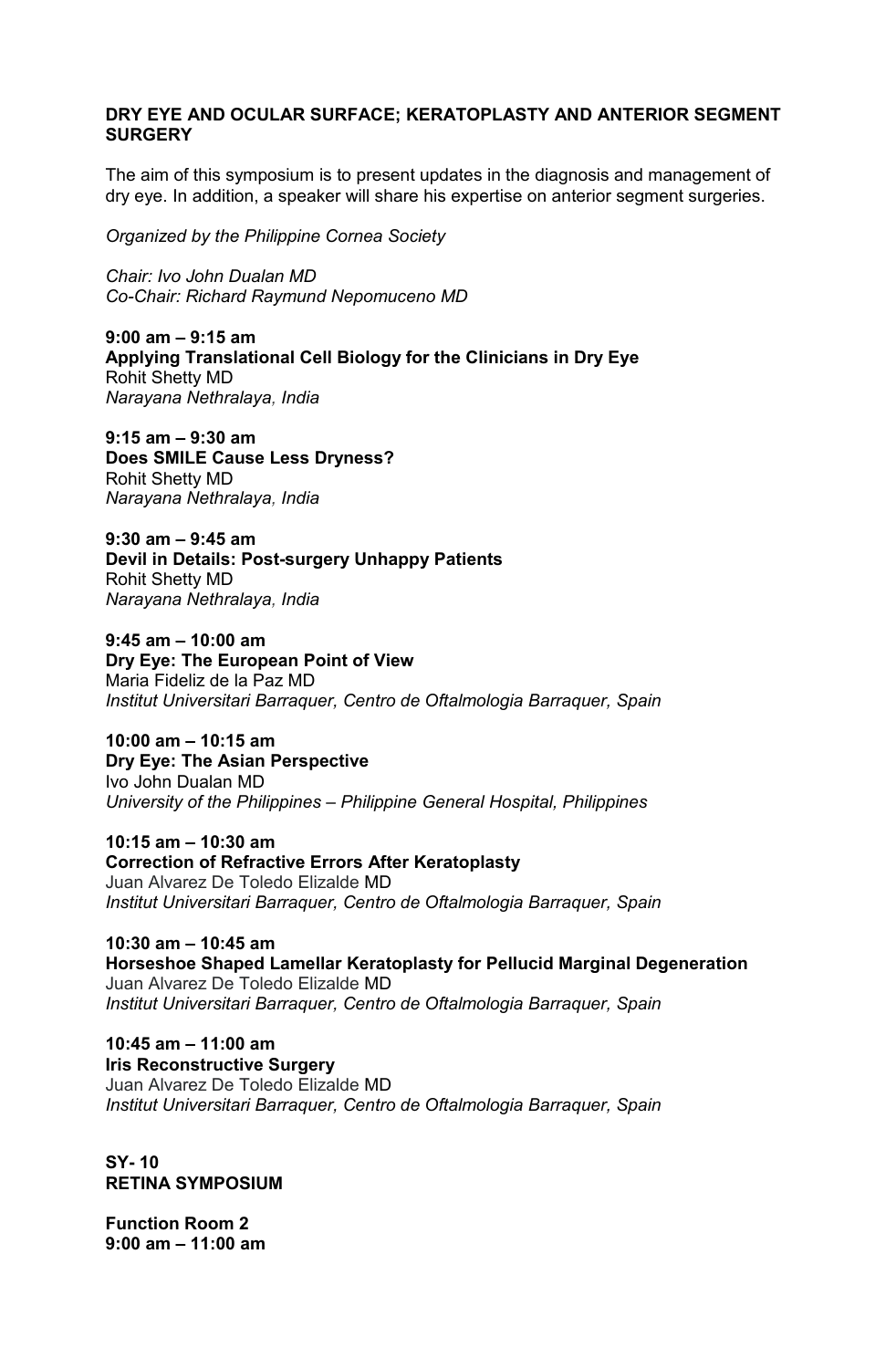# **DIABETIC RETINOPATHY AND RETINAL VEIN OCCLUSION SESSION**

This symposium aims to present updates on the changing management of the two most common retinal vascular diseases – diabetic retinopathy (DR) and retinal vein occlusion (RVO) – from the Asian perspective.

*Organized by the Vitreo-Retina Society of the Philippines* 

*Chair: Shrinivas Joshi MD Co-Chair: Narciso Atienza Jr. MD* 

**9:00 am - 9:15 am Systemic Management of DR: Pearls for the Ophthalmologist**  Allan Dampil, MD *St. Luke's Medical Center, Quezon City* 

**9:15 am - 9:30 am Comparison of Anti-VEGF Treatment Algorithms for DME and Macular Edema from RVO**  Shao Onn Yong MD *Eagle Eye Centre, Singapore* 

**9:30 am - 9:45 am Steroids for DME and Macular Edema from RVO: Early, Late or Never?**  Prof. Wai-ching Lam MD *University of Hong Kong, Hong Kong* 

**9:45 am - 10:00 am Is Laser Dead for DR and DME?**  Shrinivas Joshi MD *M. M. Joshi Eye Institute, India* 

**10:00 am - 10:15 am Vitrectomy for DME and RVO**  Shrinivas Joshi MD *M. M. Joshi Eye Institute, India* 

**10:15 am – 10:30 am Interesting Cases on DME and Macular Edema from RVO** Narciso Atienza Jr MD *Cardinal Santos Medical Center, San Juan* 

**10:30 am – 11:00 am Open Forum** 

**SY- 11 NEURO-OPHTHALMOLOGY SYMPOSIUM** 

**Function Room 3 9:00 am – 11:00 am** 

## **AFFERENT PROBLEMS IN NEURO-OPHTHALMOLOGY**

Neuro-ophthalmologists will present interesting cases that affect the visual afferent system.

*Organized by the Neuro-Ophthalmology Society of the Philippines*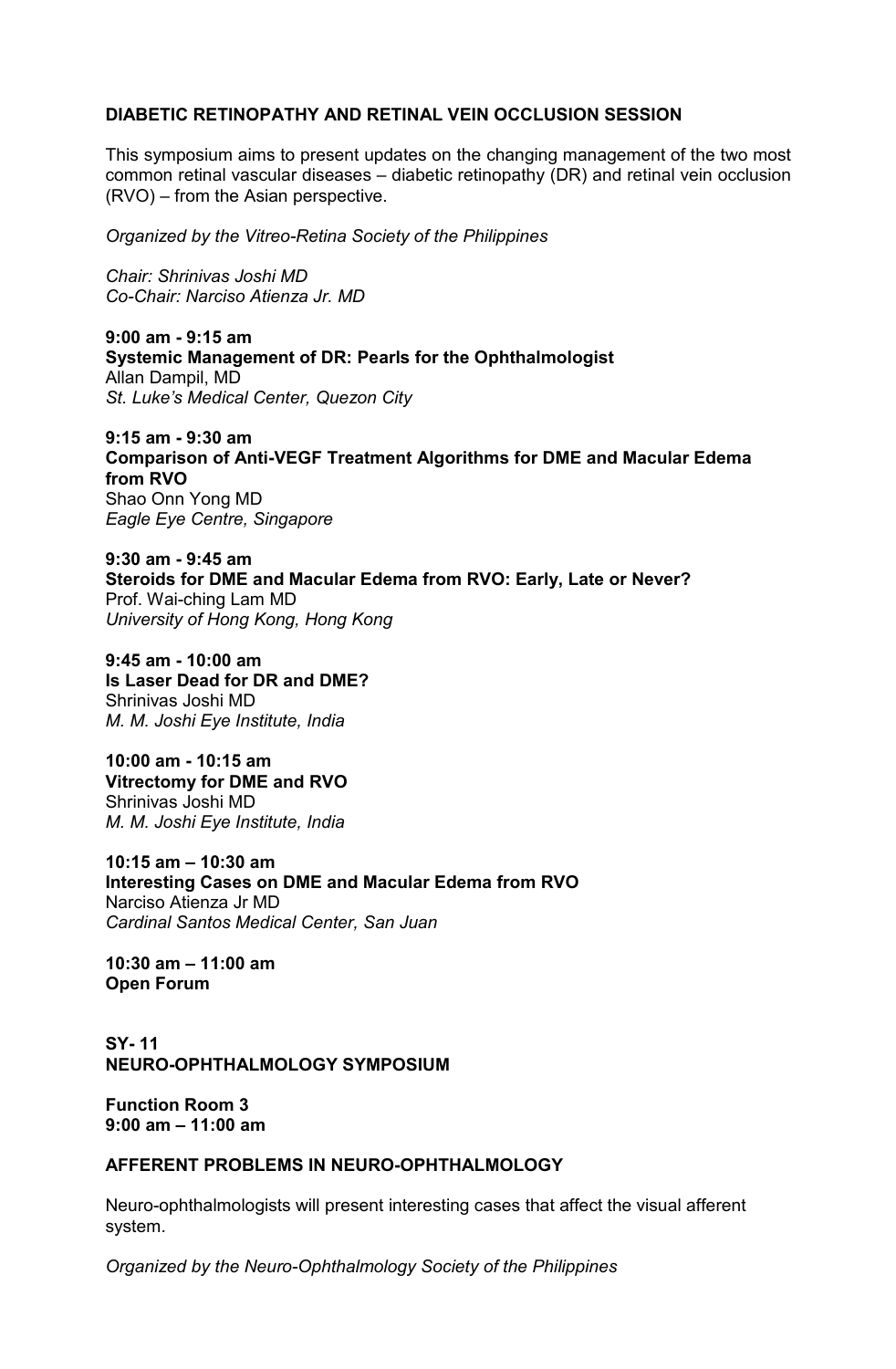*Chair: Buenjim Mariano MD Co-Chair: Emiliano Bernardo III MD* 

**9:00 am – 9:15 am I Can't Understand the Cause of Visual Loss**  Dan Milea MD *Singapore National Eye Centre, Singapore*

**9:15 am – 9:30 am Acute Visual Loss in the Elderly**  An-Gour Wang MD *Taipei Veterans General Hospital, Taiwan*

**9:30 am – 9:45 am Vascular Disorders of the Eye**  Celia Chen MD *Flinders Medical Centre and Flinders University, Australia* 

**9:45 am – 10:00 am Blurring of Vision in Children**  April Dizon MD *Manila Doctors Hospital, Philippines* 

**10:00 am – 10:15 am What if It's not Glaucoma**  Dan Milea MD *Singapore National Eye Centre, Singapore*

**10:15 am – 10:30 am Functional Visual Loss**  An-Gour Wang MD *Taipei Veterans General Hospital, Taiwan*

**10:30 am – 10:45 am Case Consult**  Franz Marie Cruz MD *Peregrine Eye and Laser Institute, Philippines* 

**10:45 am – 11:00 am Open Forum** 

## **SY - 12**

**UVEITIS SYMPOSIUM** 

**Meeting Rooms 4-6 9:00 am – 11:00 am** 

## **CHALLENGING UVEITIS CASES**

This session will showcase interesting and challenging cases encountered by local as well as international colleagues. An esteemed panel of experts shall help elucidate various diagnostic and therapeutic points.

*Organized by the Philippine Ocular Inflammation Society*

*Chair: Soon Phaik Chee MD Co-Chair: Vicente Victor Ocampo Jr MD*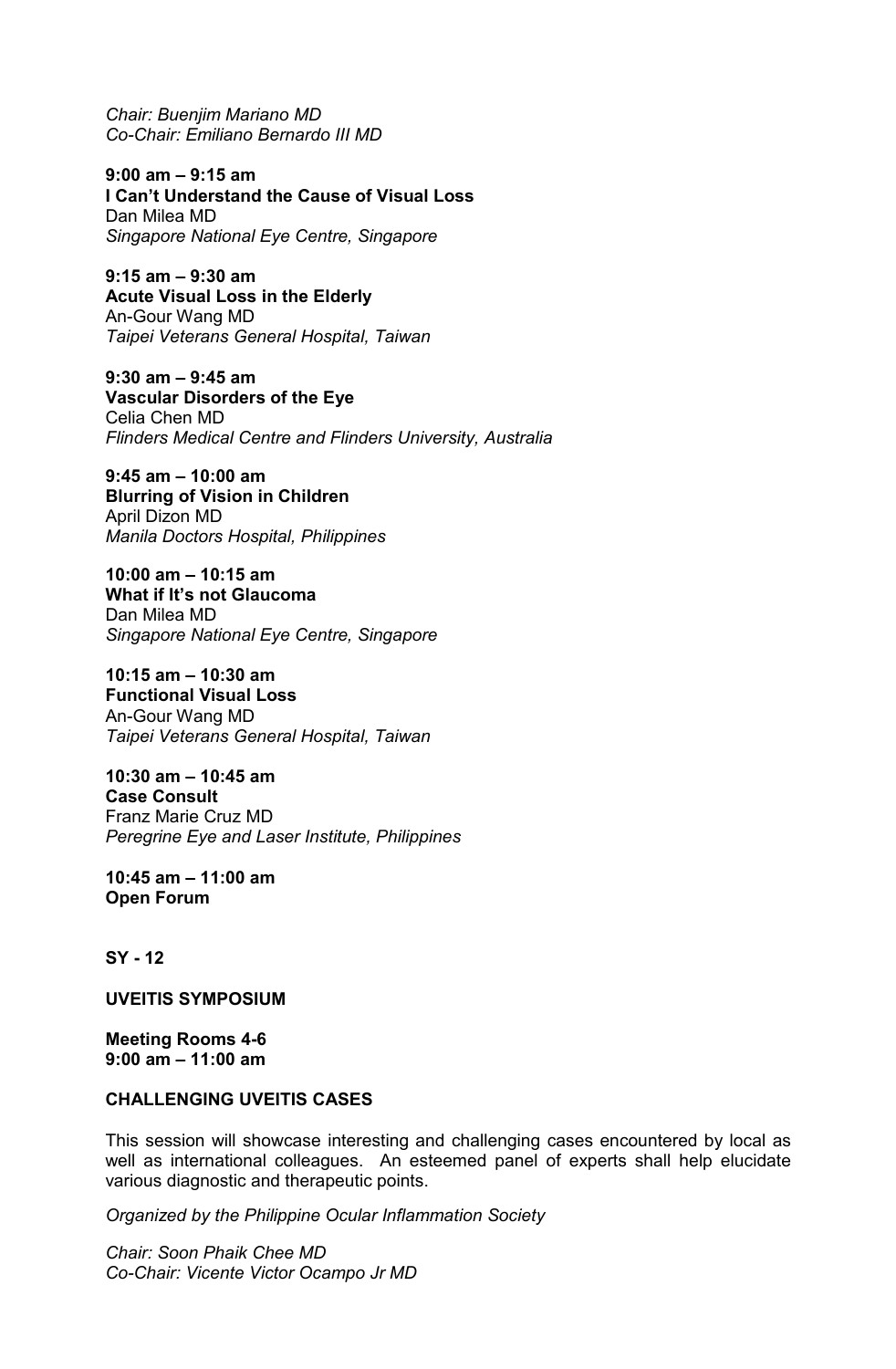**9:00 am – 9:20 am Case 1**  Juan Lopez MD *St Luke's Medical Center, Philippines*

**9:20 am – 9:40 am Case 2** 

Vicente Victor Ocampo Jr MD *Asian Hospital and Medical Center, Philippines*

**9:40 am – 10:00 am Case 3** Cheryl Myla Arcinue MD *Asian Eye Institute, Philippines* 

**10:00 am – 10:20 am Case 4**  Mayjane Joan Tumulak MD *Singapore National Eye Centre, Singapore*

**10:20 am – 10:40 am Case 5**  Jessica Marie Abano, MD *St Luke's Medical Center, Philippines*

**10:40 am – 11:00 am Synthesis**  Soon Phaik Chee MD *Singapore National Eye Centre, Singapore*

**SY - 13 PAO STANDARDS OF CARE SYMPOSIUM** 

**Meeting Rooms 7-9 9:00 am – 11:00 am** 

# **CLINICAL APPLICATIONS OF EVIDENCE-BASED EYE CARE**

At the end of the session, the attendees will appreciate and become aware of evidencebased practices which they can immediately apply in their clinics for a rational approach to commonly encountered diseases.

*Chair: Shelley Ann Mangahas MD Co-Chair: Carlos Naval MD* 

**9:00 am – 9:15 am CPG for Adult Primary Glaucomas**  Jose Ma. Martinez MD *DOH Eye Center, East Avenue Medical Center, Philippines*

**9:15 am – 9:25 am Open Forum** 

**9:25 am – 9:35 am Standards of Practice: The Disclosure and Consent Form**  Atty. Anthony Parungao *Santos, Parungao, Aquino and Santos Law Firm, Philippines*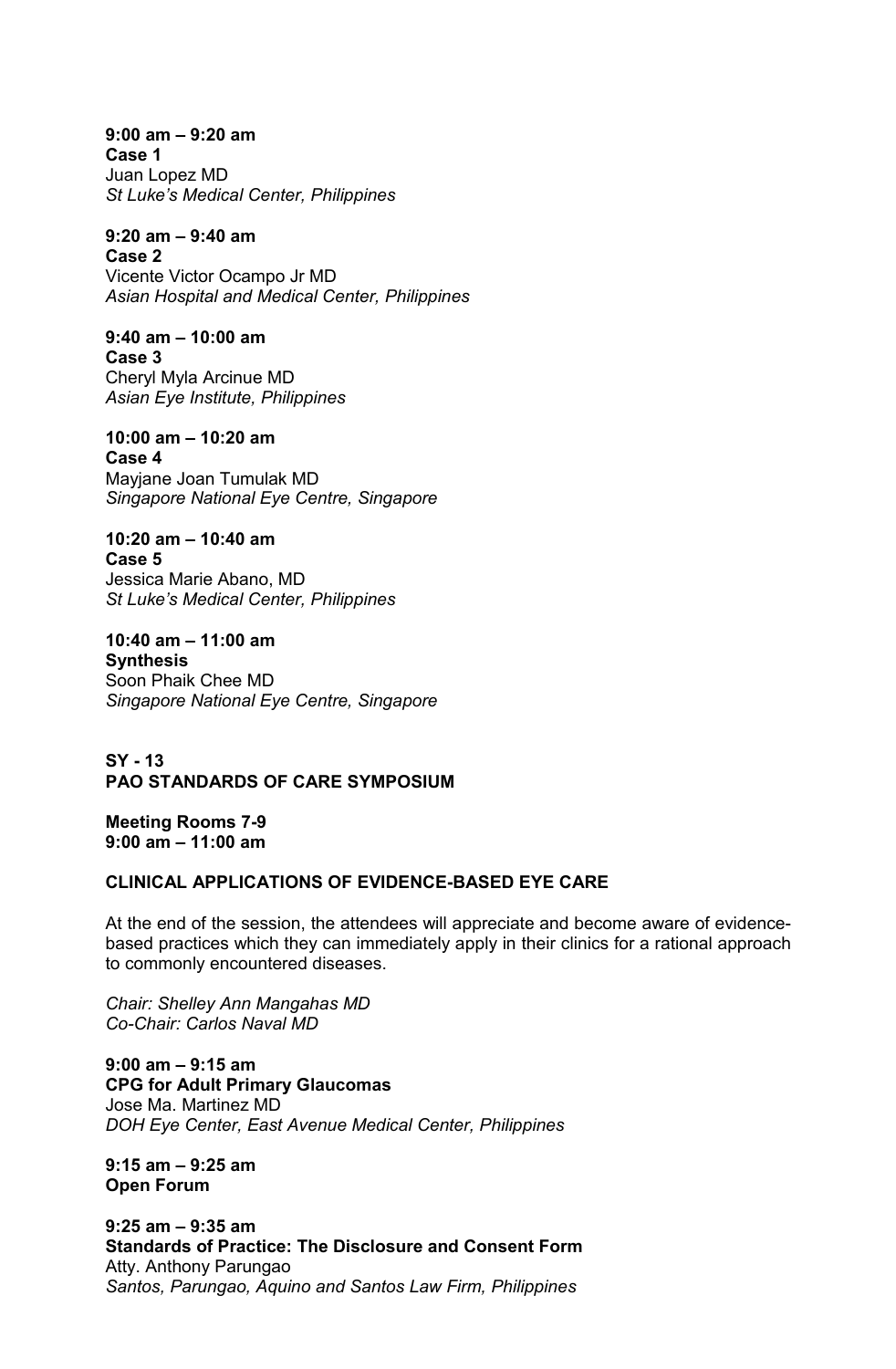**9:35 am – 9:45 am Preferred Practice: Pterygium Excision**  Maria Victoria Rondaris MD *DOH Eye Center, East Avenue Medical Center, Philippines*

**9:45 am – 9:55 am Preferred Practice: Intravitreal Injections**  Maida de Castro MD *The Medical City, Philippines* 

**9:55 am – 10:05 am Preferred Practice: Diabetic Retinopathy**  Jacqueline King MD *Makati Medical Center, Philippines* 

**10:05 am – 10:15 am Preferred Practice: Retinal Vein Occlusion**  Richard Kho MD *University of the Philippines – Philippine General Hospital, Philippines* 

**10:15 am – 10:25 am Preferred Practice: Age-Related Macular Degeneration**  Shelley Ann Mangahas MD *Tarlac Provincial Hospital, Philippines* 

**10:25 am – 10:35 am Practice Patterns: Compliance with Adult Cataract CPG 2016**  Carlos Naval, MD *Galileo Eye Center, Philippines* 

**10:35 am – 11:00 am Open Forum** 

**PL - 1 PLENARY SESSION**

**Function Rooms 1,2,3 1:00 pm – 3:00 pm** 

# **SUBSPECIALTY UPDATES FOR THE GENERAL OPHTHALMOLOGIST**

Our panel of experts from different ophthalmology subspecialties will discuss updates in their fields with a focus on topics for the general ophthalmologist.

*Chair: Jessica Marie Abano MD Co-Chair: Mary Ellen Sy MD* 

**1:00 pm – 1:15 pm Surgical Pearls for Uveitic Cataract**  Soon Phaik Chee MD *Singapore National Eye Centre, Singapore* 

**1:15 pm – 1:30 pm For 3rd World Rural Eye MDs: In this Day and Age, Can I Diagnose and Manage Glaucoma Well Without the Benefit of New "Toys"?**  Alexander Reyes MD *The Medical City, Philippines*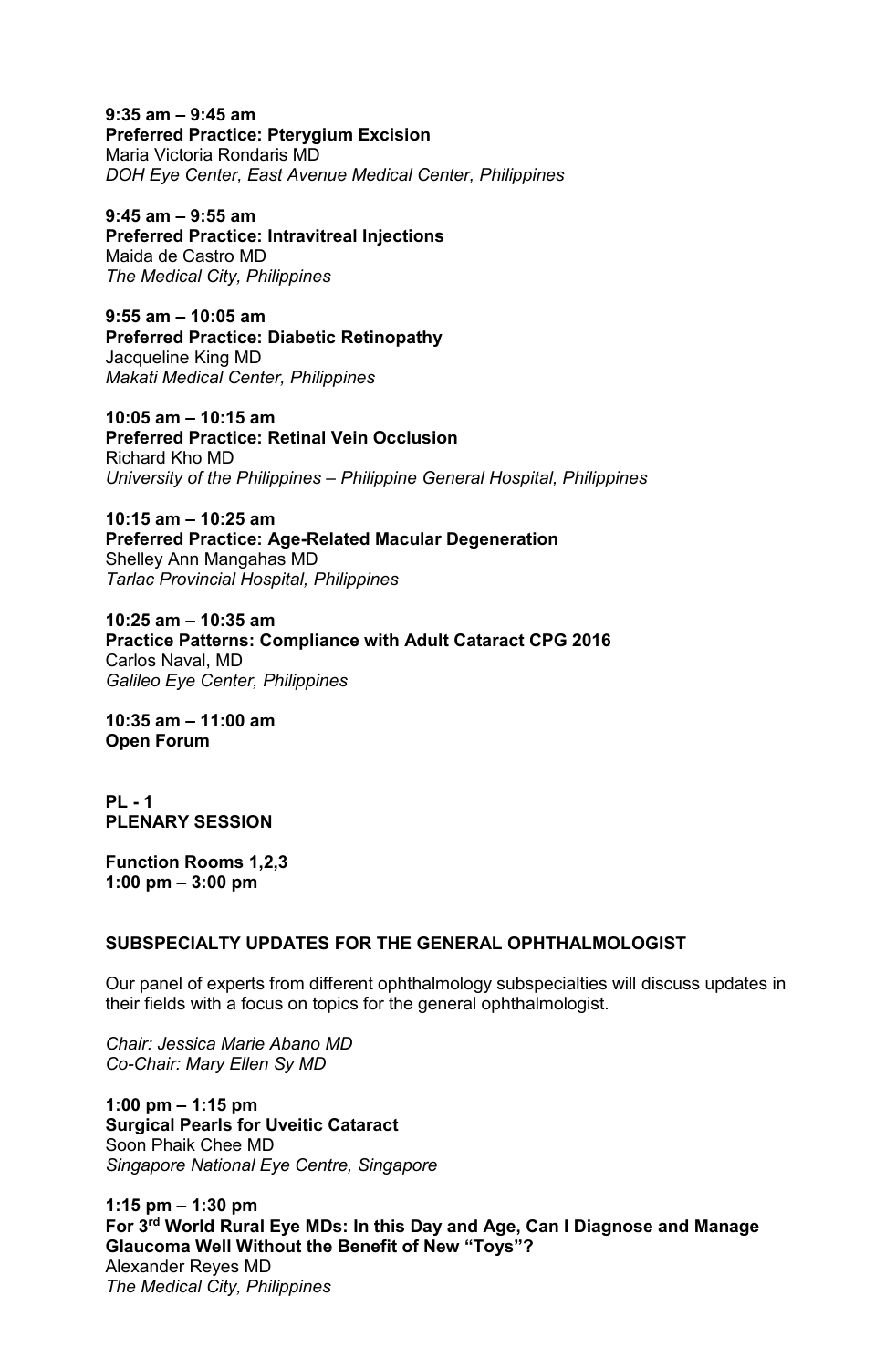**1:30 pm – 1:45 pm Dry Eye - Cell to Clinics Translation Research**  Rohit Shetty MD *Narayana Nethralaya, India* 

**1:45 pm – 2:00 pm Updates on Pediatric Retinal Diseases**  Prof. Wai-Ching Lam MD *University of Hong Kong, Hong Kong* 

**2:00 pm – 2:15 pm Vision Screening: an Entrepreneurial Story** David Hunter MD *Harvard Medical School, USA* 

**2:15 pm – 2:30 pm NAION: What We Need to Know, Risks and New Updates to Treatment**  Celia Chen MD *Flinders Medical Centre and Flinders University, Australia* 

**2:30 pm – 2:45 pm Role of Femtosecond Laser in Difficult Cataract Cases – My Perspective**  Dandapani Ramamurthy MD *The Eye Foundation, India* 

**2:45 pm – 3:00 pm Open Forum** 

**Day 3 \* DECEMBER 7, THURSDAY** 

**SY - 14 RETINOBLASTOMA WORKSHOP**

**Function Room 1 8:30 am – 10:00 am** 

## **RETINOBLASTOMA WORKSHOP**

The various specialists will address the genetics, evaluation, and current management of retinoblastoma. They will also tackle future collaboration and creation of a nationwide tumor registry.

*Organized by the Philippine Society of Pediatric Ophthalmology and Strabismus* 

*Chair: Gary John Mercado MD Co-Chair: Paulita Pamela Astudillo MD*

**8:30 am – 8:40 am Welcome Remarks and Introduction to the Workshop and the New AJCC of RB** Gary John Mercado MD *University of the Philippines – Philippine General Hospital, Philippines* 

**8:40 am – 8:50 am Heritability and Spontaneity of Retinoblastoma**  Paulita Pamela Astudillo MD *Jose B Lingad Memorial Regional Hospital, Philippines*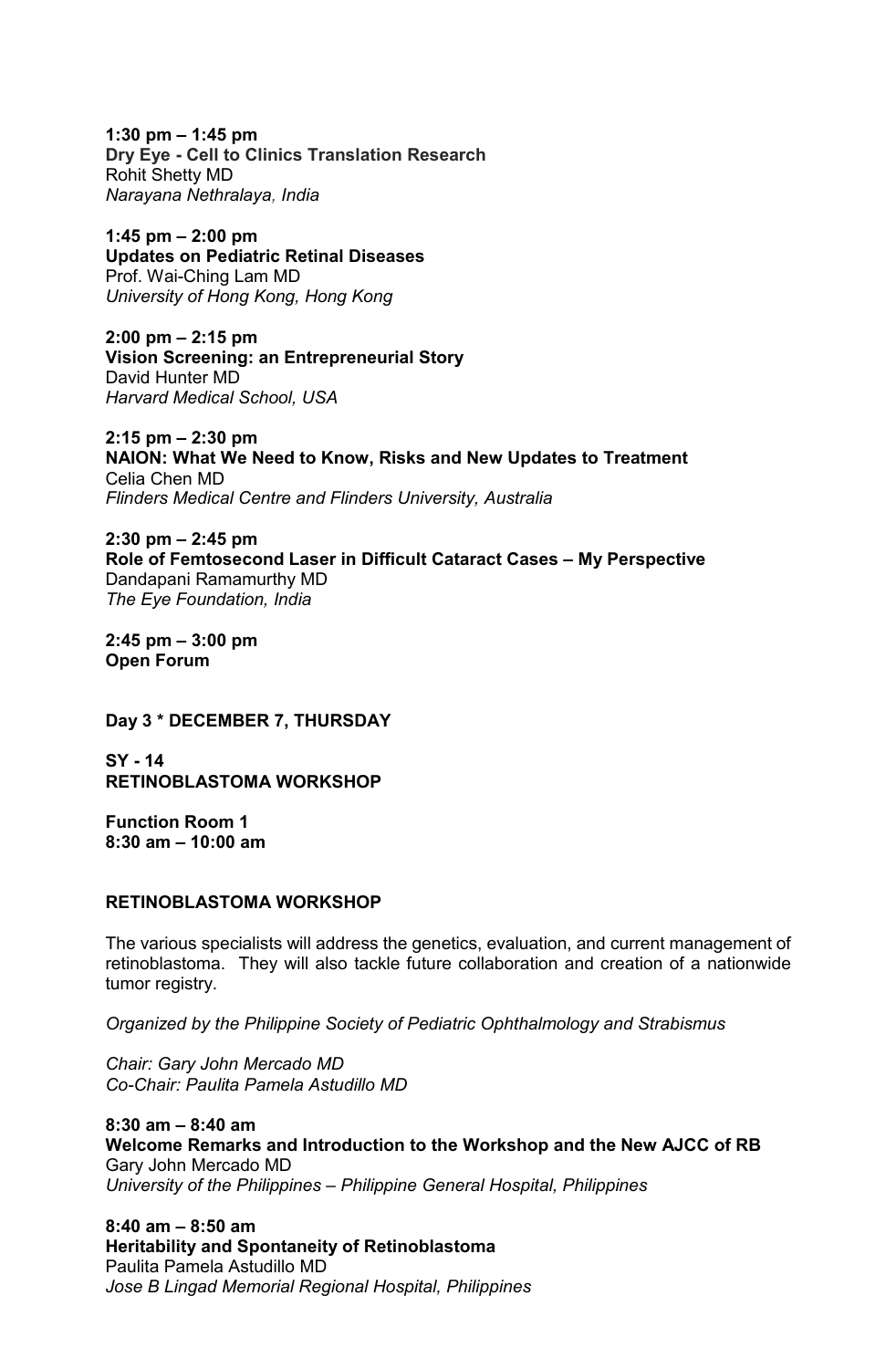**8:50 am – 9:05 am Diagnosing Retinoblastoma, Enucleation, and Histopathology**  Rolando Enrique Domingo MD *University of the Philippines – Philippine General Hospital, Philippines* 

**9:05 am – 9:20 am Laser Therapy and Cryotherapy**  Gabriel Bunagan MD *St. Luke's Medical Center, Philippines* 

**9:20 am – 9:30 am Systemic Chemotherapy**  Ana Patricia Alcasabas MD *University of the Philippines – Philippine General Hospital, Philippines* 

**9:30 am – 9:45 am Metro Manila Treatment Protocol**  Rolando Enrique Domingo MD *University of the Philippines – Philippine General Hospital, Philippines* 

**9:45 am – 10:00 am Open Forum** 

**SY – 15 NEURO-OPHTHALMOLOGY SYMPOSIUM** 

**Function Room 2 8:30 am – 10:00 am** 

## **EFFERENT PROBLEMS IN NEURO-OPHTHALMOLOGY**

Neuro-Ophthalmologists will present interesting cases that affect the visual efferent system.

*Organized by the Neuro-Ophthalmology Society of the Philippines* 

*Chair: Miriam Louella Fermin MD Co-Chair: Leonides Karlo Melendres III MD* 

**8:30 am – 8:45 am Unexplained Double Vision**  Dan Milea MD *Singapore National Eye Centre, Singapore*

**8:45 am – 9:00 am What's Lies Beneath**  An-Gour Wang MD *Taipei Veterans General Hospital, Taiwan*

**9:00 am – 9:15 am Practical Approach in Diplopia**  Celia Chen MD *Flinders Medical Centre and Flinders University, Australia* 

**9:15 am – 9:30 am Hot Eye – Frozen Eye**  Jamie Lynne Narciso MD *Makati Medical Center, Philippines*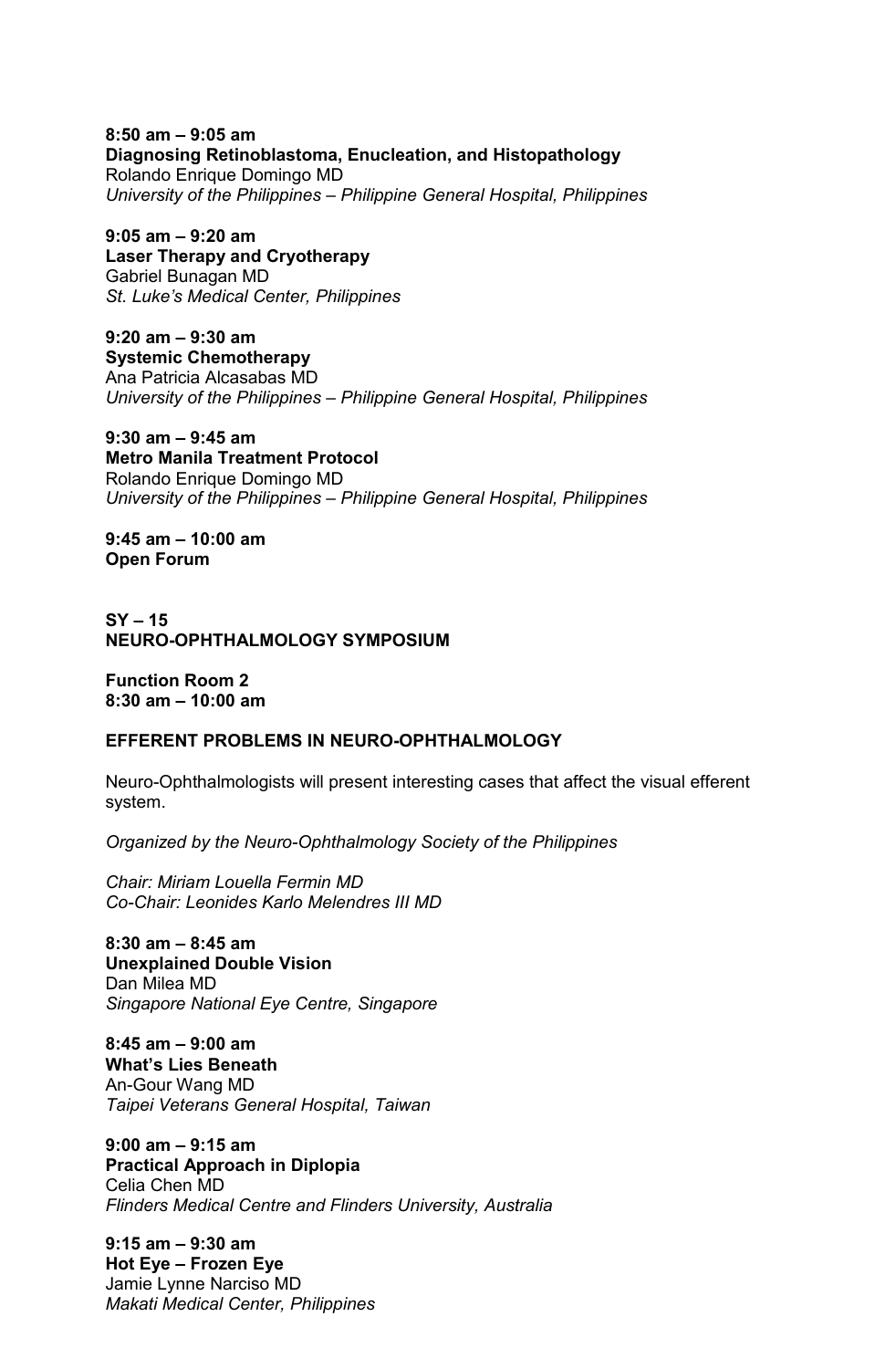**9:30 am – 9:45 am Cases are the Best Teacher**  Dan Milea MD *Singapore National Eye Centre, Singapore*

**9:45 am – 10:00 am Use of OCT in Neuro-Ophthalmology**  Celia Chen MD *Flinders Medical Centre and Flinders University, Australia* 

**SY - 16 ALTERNATIVE MEDICINE SYMPOSIUM** 

**Function Room 3 8:30 am – 10:00 am** 

## **SUPPLEMENTS AND THE EYE**

This symposium will present some interesting facts about glaucoma and highlight the supplements commonly used for dry eye, macular problems and glaucoma.

*Chair: Norman Aquino MD Co-Chair: Cesar Perez Jr. MD* 

**8:30 am – 8:45 am Glaucoma and Marijuana – What is the Real Score?**  Teodoro Gonzalez Jr MD *ACES Eye Center, Cebu City, Philiippines* 

**8:45 am – 9:00 am Gingko Biloba and Glaucoma**  Norman Aquino MD *American Eye Center, Philippines* 

**9:00 am – 9:15 am Yoga and Glaucoma**  Cesar Perez Jr. MD *University of the Philippines – Philippine General Hospital, Philippines* 

**9:15 am – 9:30 am Supplements for the Macula**  Marie Joan Loy MD *St. Luke's Medical Center, Philippines* 

**9:30 am – 9:45 am Omega 3 Fatty Acids and Dry Eye**  Richard Raymund Nepomuceno MD *Peregrine Eye and Laser Institute, Philippines* 

**9:45 am – 10:00 am Open Forum** 

**SY - 17 ASEAN ASSOCIATION OF EYE HOSPITALS – PHILIPPINE SOCIETY OF CATARACT AND REFRACTIVE SURGERY SYMPOSIUM** 

**Meeting Rooms 4-6 8:30 am – 10:00 am**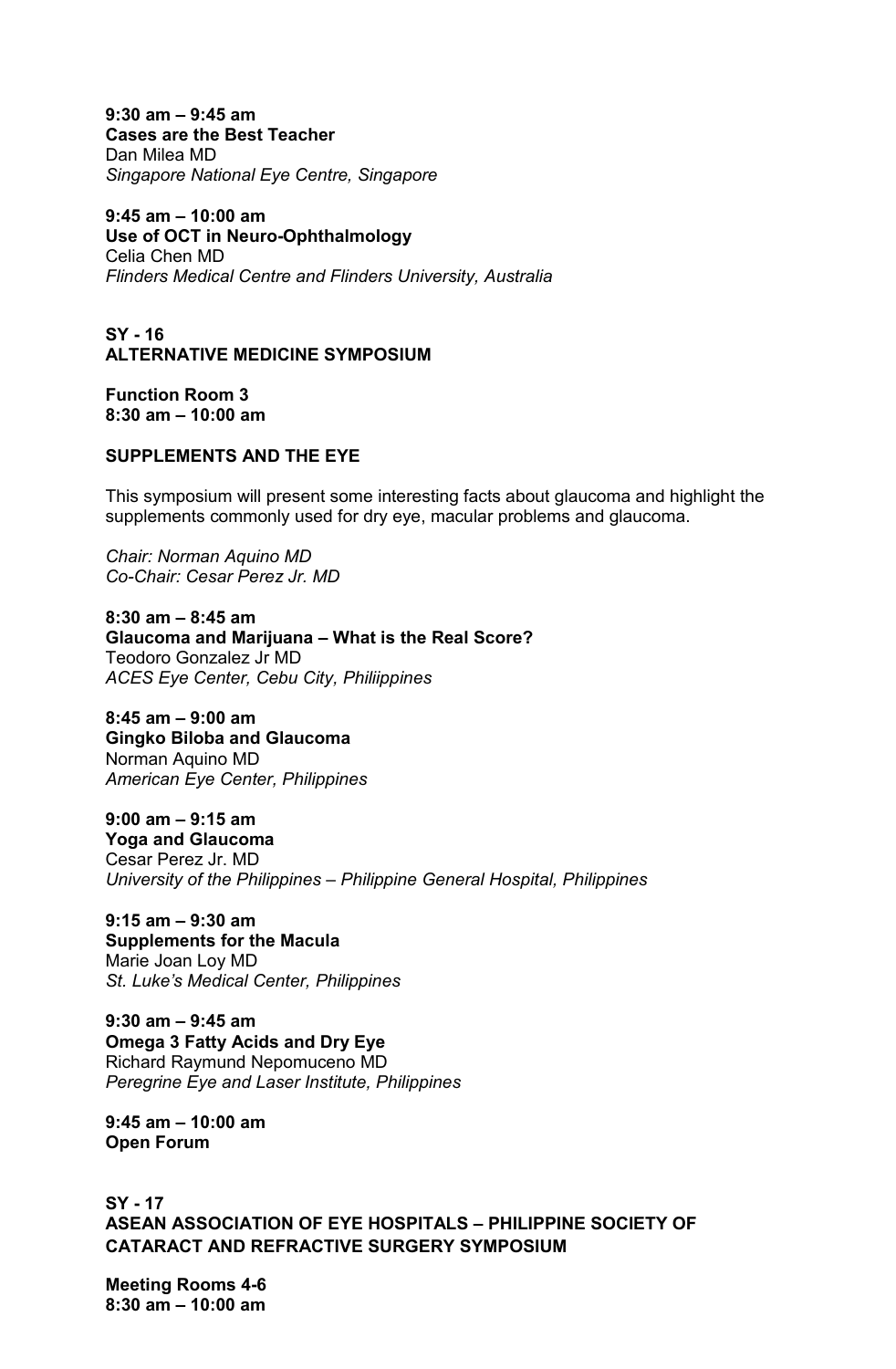# **CATARACT SURGERY PROCESSES: BEST PRACTICES FROM AROUND THE REGION**

This session aims to discuss cataract surgery processes of different hospitals from all over the ASEAN region. It will also highlight innovations that have enhanced operations and overall patient experience.

*Organized by the ASEAN Association of Eye Hospitals and the Philippine Society of Cataract and Refractive Surgery* 

*Chair: Benjamin Gerardo Cabrera MD Co-Chair: Carlos Naval MD* 

**8:30 am – 8:47 am Simplifying Post-op Instructions**  Carlos Naval, MD *Galileo Surgicenter, Philippines* 

**8:47 am – 8:59 am Enhancing Infection ControlP**  Francis Raymond Castor MD *Calamba Eye Center, Philippines* 

**8:59 am – 9:11 am Maximizing Femto-Cataract Surgery TechnologyP**  Robert Ang MD *Asian Eye Institute, Philippines* 

**9:11 am – 9:23 am Cataract Surgery: Optimizing Efficiency-- SNEC ExperienceP**  Charity Wai *Singapore National Eye Centre, Singapore* 

**9:23 am – 9:35 am Cataract Care PathwayP**  Zainal Mohamad MD *Tunn Hussein Onn National Eye Hospital, Malaysia* 

**9:35 am – 9:47 am Cataract Refractive Surgery: the JEC ExperienceP**  Tjahjono Gondhowiardjo MD *Jakarta Eye Center, Indonesia* 

**9:47 am – 9:59 am Effective and Efficient Cataract Surgery Process in Complicated Cataract**  Rinanto Prabowo MD *Dr. Yap Eye Hospital, Indonesia* 

**PL - 2 PLENARY SESSION** 

## **GEN Y OPHTHALMOLOGY – NEW CHALLENGES FOR TODAY'S OPHTHALMOLOGIST**

Experts from different fields will discuss issues that affect our practice today. Recent challenges include navigating social media, protecting data privacy of our patients and continuing education for ophthalmologists.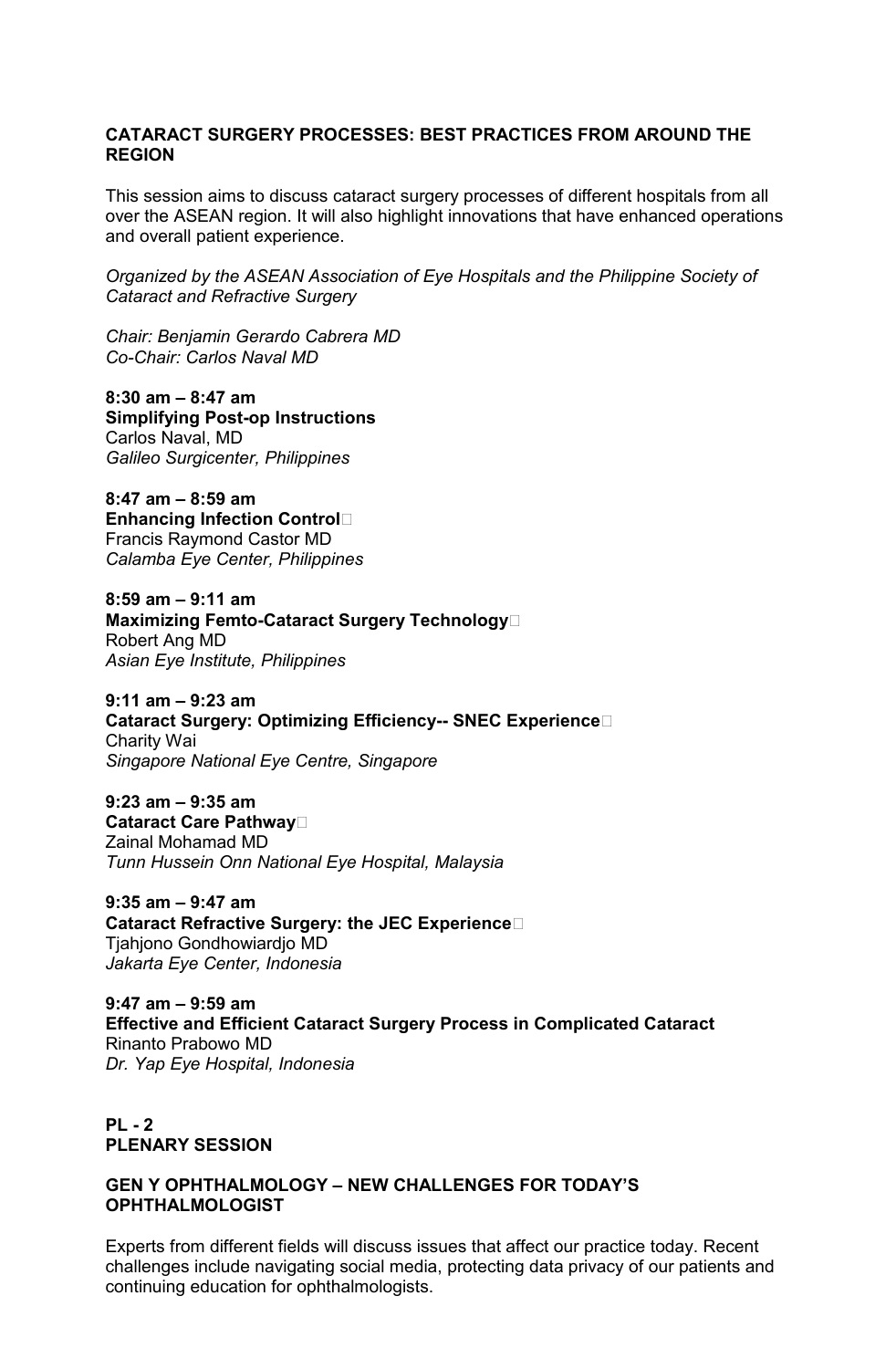**Function Rooms 1,2,3 10:00 am – 12:00 pm** 

*Chair: Alvina Pauline Santiago MD Co-Chair: Sherman Valero MD* 

**10:00 am – 10:25 am Social Media as a Platform for Health Communications**  Iris Thiele Isip-Tan MD *University of the Philippines Manila, Philippines* 

**10:25 am – 10:50 am Establishing a Professional Social Media Presence for Physicians**  Iris Thiele Isip-Tan MD *University of the Philippines Manila, Philippines* 

**10:50 am – 11:10 am Data Privacy Act**  Atty. Ivy Patdu MD *National Privacy Commission* 

**11:10 am – 11:30 am CPD Requirement for PRC ID Renewal**  Eleanor Almoro MD *Professional Regulation Commission* 

**11:30 am – 12:00 pm Open Forum** 

**SY – 18 CORNEA AND EXTERNAL DISEASE SYMPOSIUM** 

**Function Room 1 2:00 pm - 4:00 pm** 

## **PTERYGIUM SURGERY, KERATOPROSTHESIS SURGERY AND CORNEAL DYSTROPHIES**

In this symposium, international and local experts will share different surgical techniques in pterygium surgery. Keratoprosthesis surgery and corneal dystrophies will be presented as well.

*Organized by the Philippine Cornea Society* 

*Chair: Myra Vita Ocubillo MD Co-Chair: George Emmanuel Comia MD* 

**2:00 pm – 2:20 pm Keratoprosthesis Surgery: Pearls And Pitfalls for the Beginning Surgeon** Maria Fideliz de la Paz MD *Institut Universitari Barraquer, Centro de Oftalmologia Barraquer, Spain* 

**2:20 pm – 2:40 pm Pterygium Surgery: Esthetics and Beyond** Maria Fideliz de la Paz MD *Institut Universitari Barraquer, Centro de Oftalmologia Barraquer, Spain*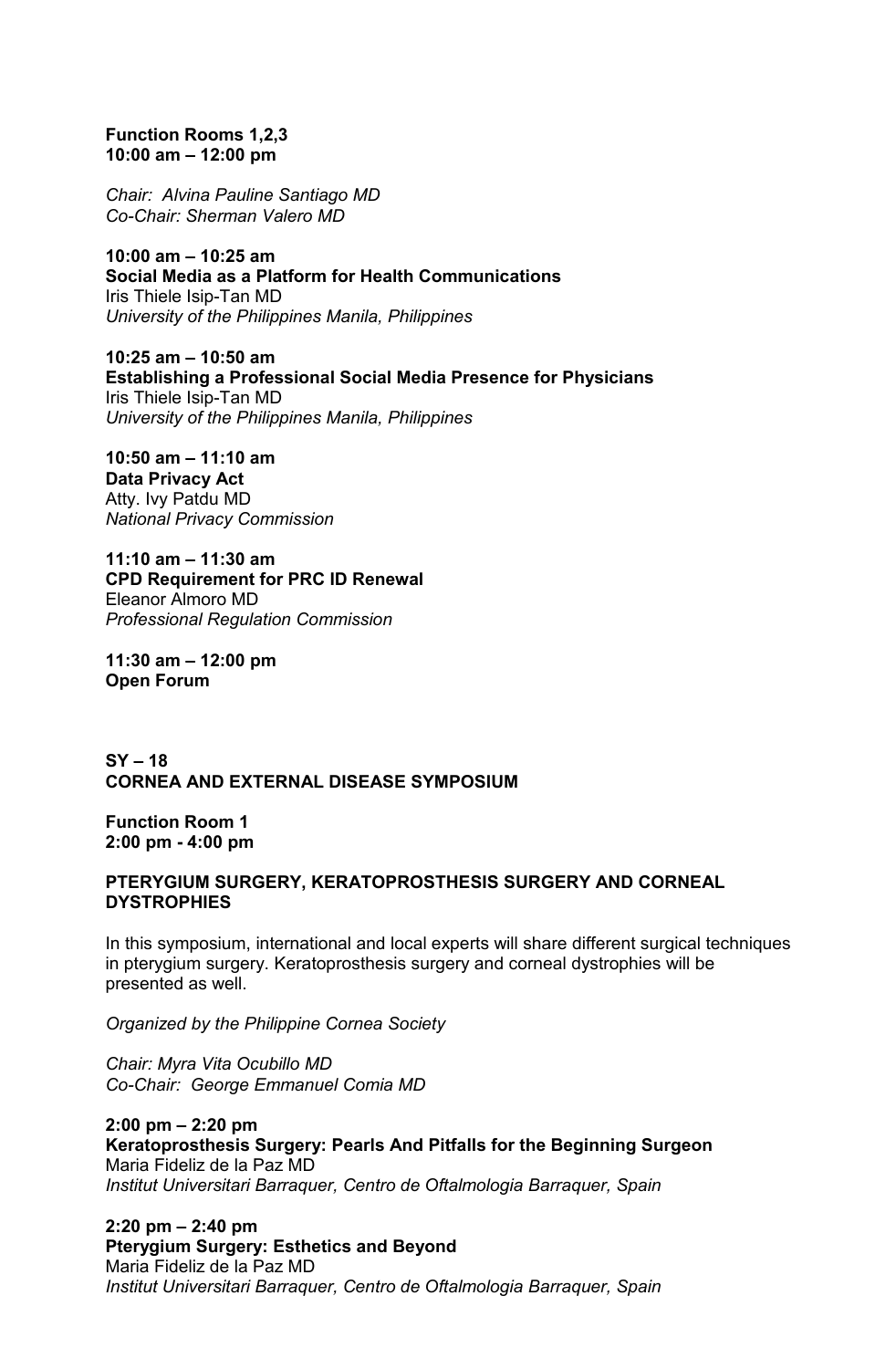**2:40 pm – 3:00 pm Pterygium Surgery with Conjunctival Autograft Using Vicryl Sutures**  Jessica Marie Abaño MD *St. Luke's Medical Center, Philippines* 

**3:00 pm – 3:20 pm Pterygium Surgery with Conjunctival Autograft Using Fibrin Glue** Noel Cariño MD *Asia Pacific Eye Center, Philippines* 

**3:20 pm – 3:40 pm Pterygium Surgery Using Dehydrated Amnion Graft** Sharlene Noguera MD *Asian Eye Institute, Philippines* 

**3:40 pm – 4:00 pm Corneal Dystrophies** Maria Fideliz de la Paz MD *Institut Universitari Barraquer, Centro de Oftalmologia Barraquer, Spain* 

# **SY – 19 CATARACT AND REFRACTIVE SURGERY SYMPOSIUM**

**Function Room 2 2:00 pm – 4:00 pm** 

## **TOP GUN: PHACO AND REFRACTIVE PEARLS IN ASIAN EYES**

In this session international and local experts will share their top tips for dealing with cataract and refractive cases, especially in Asian eyes, that the audience can incorporate almost immediately in order to improve their surgical techniques and/or results. The presenter with the top pearl voted by the audience will receive a special award.

*Organized by the Philippine Society of Cataract and Refractive Surgery* 

*Chair: Benjamin Gerardo Cabrera, MD Co-Chair: Robert Edward Ang, MD* 

**2:00 pm – 2:05 pm Introduction and Session Mechanics** 

**2:05 pm – 2:15 pm Tip 1**  Michael Assouline, MD *Clinique de la Vision, France*

**2:15 pm – 2:25 pm Tip 2**  Robert Edward Ang MD *Asian Eye Institute, Philippines* 

**2;25 pm – 2:35 pm Tip 3**  Richard Kho MD *American Eye Center, Philippines* 

**2:35 pm – 2:45 pm**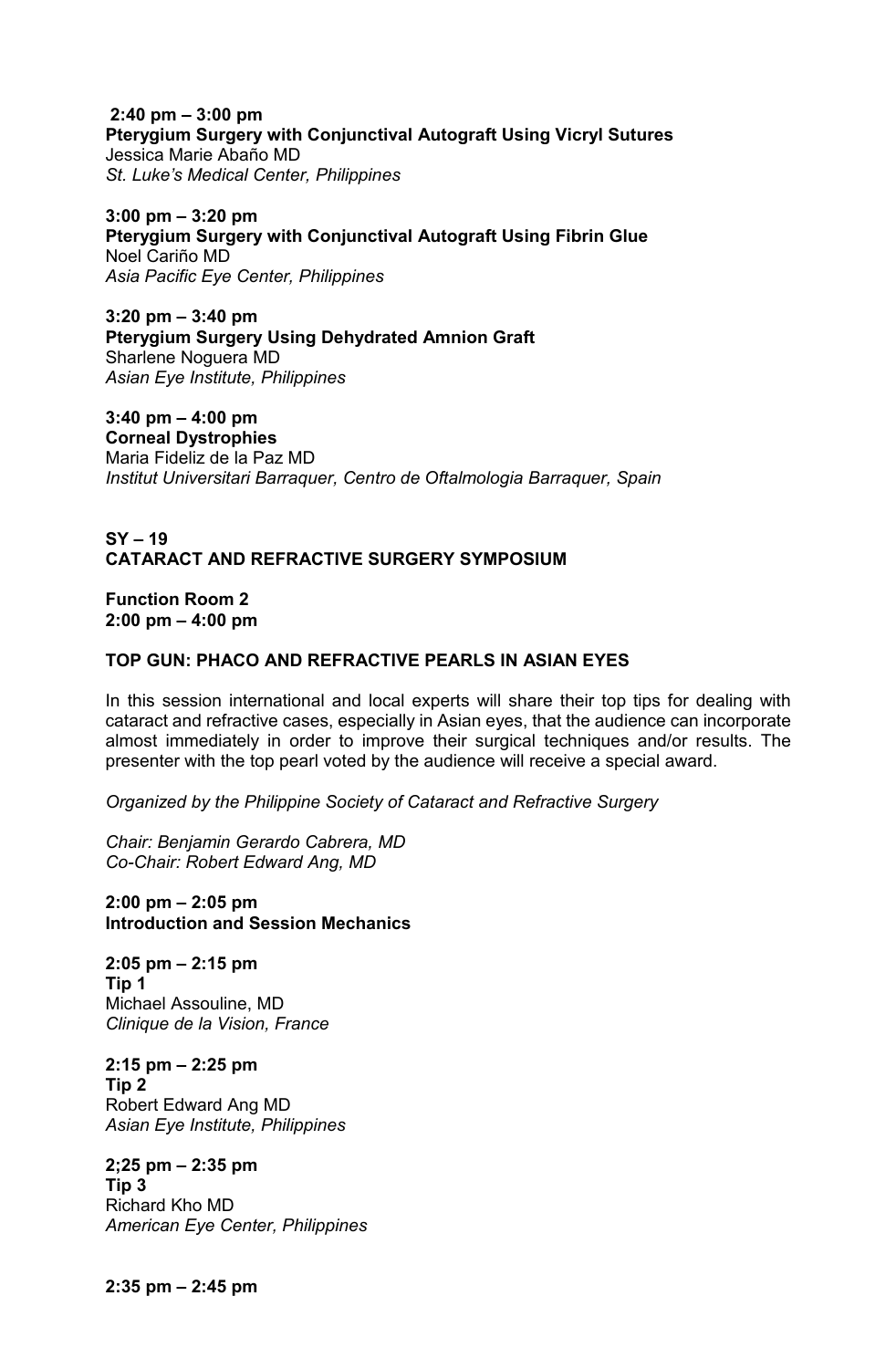**Tip 4**  Cesar Ramon Espiritu MD *American Eye Center, Philippines* 

**2:45 pm – 2:55 pm Tip 5**  Raul Tolentino MD *Brokenshire Health Integrated, Philippines* 

**2:55 pm – 3:05 pm Tip 6**  Adel Vergel Samson MD *University of Santo Tomas, Philippines* 

**3:05 pm – 3:15 pm Tip 7**  Carlos Naval MD *Galileo Surgicenter, Philippines* 

**3:15 pm – 3:25 pm Tip 8**  Manolette Roque MD *St. Luke's Medical Center, Philippines* 

**3:25 pm – 3:35 pm Tip 9**  Mary Katherine Francia MD *Iloilo Doctors Hospital, Philippines* 

**3:35 pm – 3:45 pm Tip 10**  Jay Marianito Vicencio MD *St. Luke's Medical Center, Philippines* 

**3:45 pm – 3:55 pm Tip 11**  Noel Cariño MD *Asia Pacific Eye Center, Philippines* 

**3:55 pm – 4:00 pm Audience Voting Tabulation of Votes and Winners** 

# **SY – 20 RETINOPATHY OF PREMATURITY WORKSHOP**

# **FRESH FROM CANCUN: THE LATEST UPDATES FROM THE 4th WORLD RETINOPATHY OF PREMATURITY CONGRESS**

**Meeting Room 4-6 2:00 pm – 4:00 pm** 

This workshop aims to convey the most current diagnostic and treatment modalities in Retinopathy of Prematurity.

*Organized by the Retinopathy of Prematurity Working Group* 

*Moderator: Kristine Corpus-Velasquez, MD*